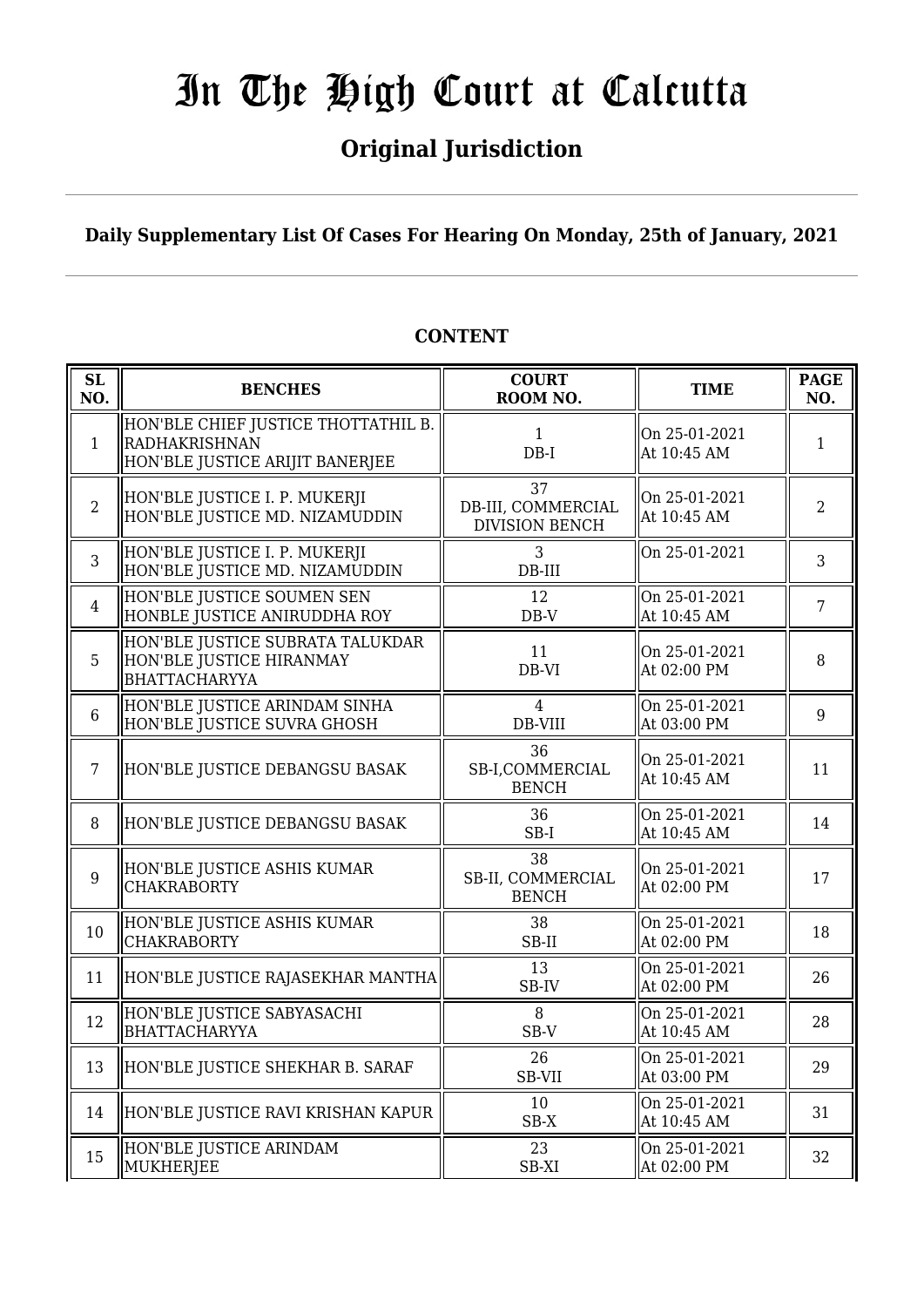| <b>SL</b><br>NO. | <b>BENCHES</b>                                 | <b>COURT</b><br>ROOM NO. | <b>TIME</b>                    | <b>PAGE</b><br>NO. |
|------------------|------------------------------------------------|--------------------------|--------------------------------|--------------------|
| 16               | HON'BLE JUSTICE AMRITA SINHA                   | 24<br><b>SB-XIII</b>     | On 25-01-2021<br>At 10:45 AM   | 33                 |
| 17               | HON'BLE JUSTICE ABHIJIT<br><b>GANGOPADHYAY</b> | 22<br><b>SB-XIV</b>      | On 25-01-2021<br>  At 03:30 PM | 35                 |
| 18               | HON'BLE JUSTICE KAUSIK CHANDA                  | 18                       | On 25-01-2021<br>At 10:45 AM   | 36                 |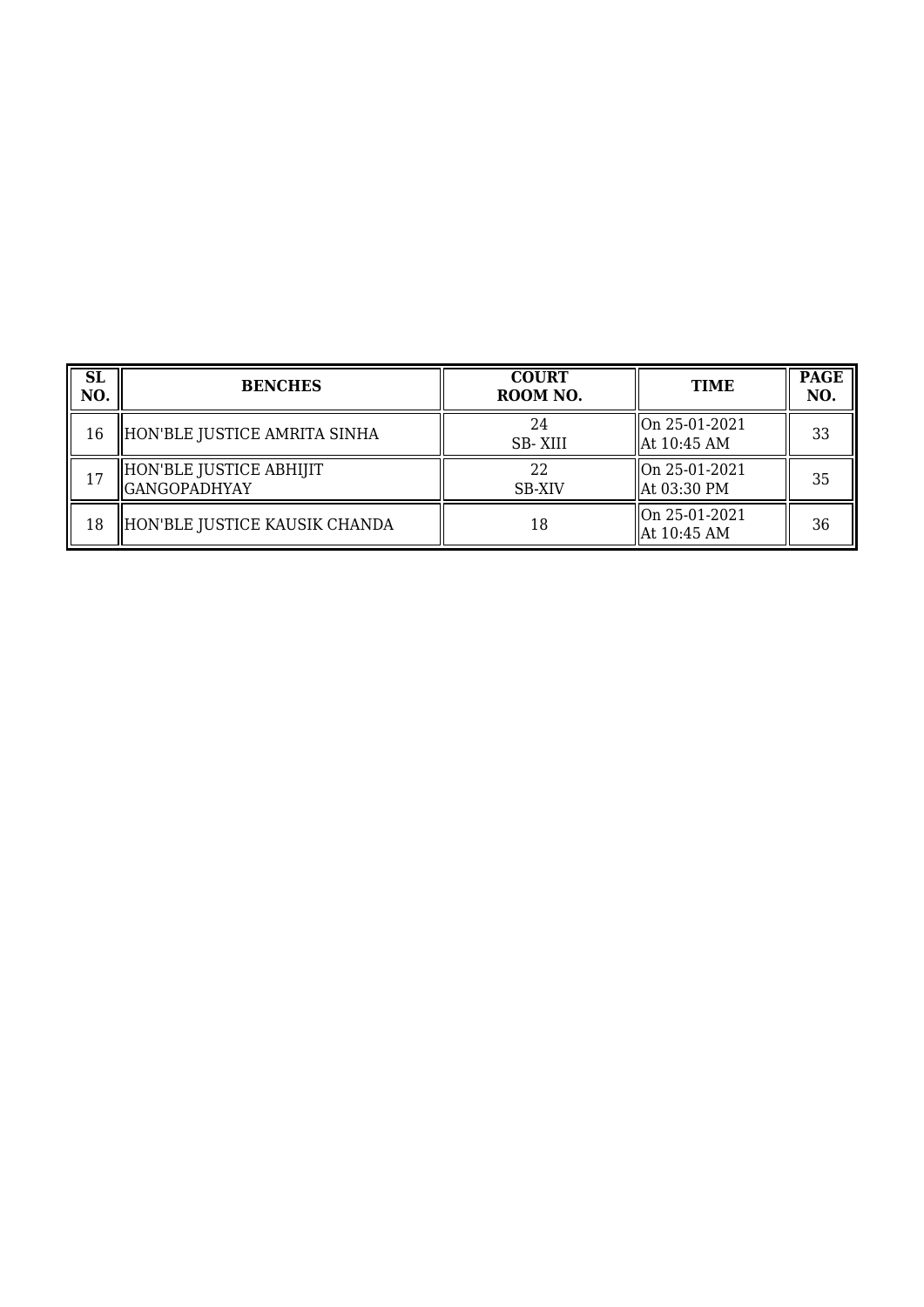

### **Original Side**

**DAILY CAUSELIST For Monday The 25th January 2021**

**COURT NO. 1**

**DIVISION BENCH (DB-I )**

**AT 10:45 AM**

**HON'BLE CHIEF JUSTICE THOTTATHIL B. RADHAKRISHNAN HON'BLE JUSTICE ARIJIT BANERJEE (VIA VIDEO CONFERENCE)**

#### **ON AND FROM WEDNESDAY, THE 13TH JANUARY, 2021 - APPEALS FROM ORDERS RELATING TO RESIDUARY UNDER GROUP - IX INCLUDING APPLICATIONS CONNECTED THERETO;**

**PUBLIC INTEREST LITIGATION; CRIMINAL CONTEMPT MATTERS; APPEALS UNDER SECTION 19(1)(a) OF THE CONTEMPT OF COURT'S ACT; APPLICATIONS UNDER SECTION 27 OF THE ELECTRICITY REGULATORY COMMISSION ACT, 1998, INCLUDING APPLICATIONS CONNECTED THERETO;**

**HABEAS CORPUS;**

**ANY OTHER MATTER, IRRESPECTIVE OF CLASSIFICATION, AS DIRECTED BY THE HON'BLE CHIEF JUSTICE.**

**NOTE:MATTERS WILL BE TAKEN UP THROUGH PHYSICAL HEARING ONLY WHEN BOTH THE PARTIES ARE AGREED.**

> **NOTE:(1) ON THURSDAY, APPEALS FROM ORDERS RELATING TO RESIDUARY UNDER GROUP-IX INCLUDING APPLICATIONS CONNECTED THERETO, WILL BE TAKEN UP.**

**(2) ON FRIDAY, PUBLIC INTEREST LITIGATION MATTERS WILL BE TAKEN UP.**

**NOTE: NO MENTIONING IN COURT**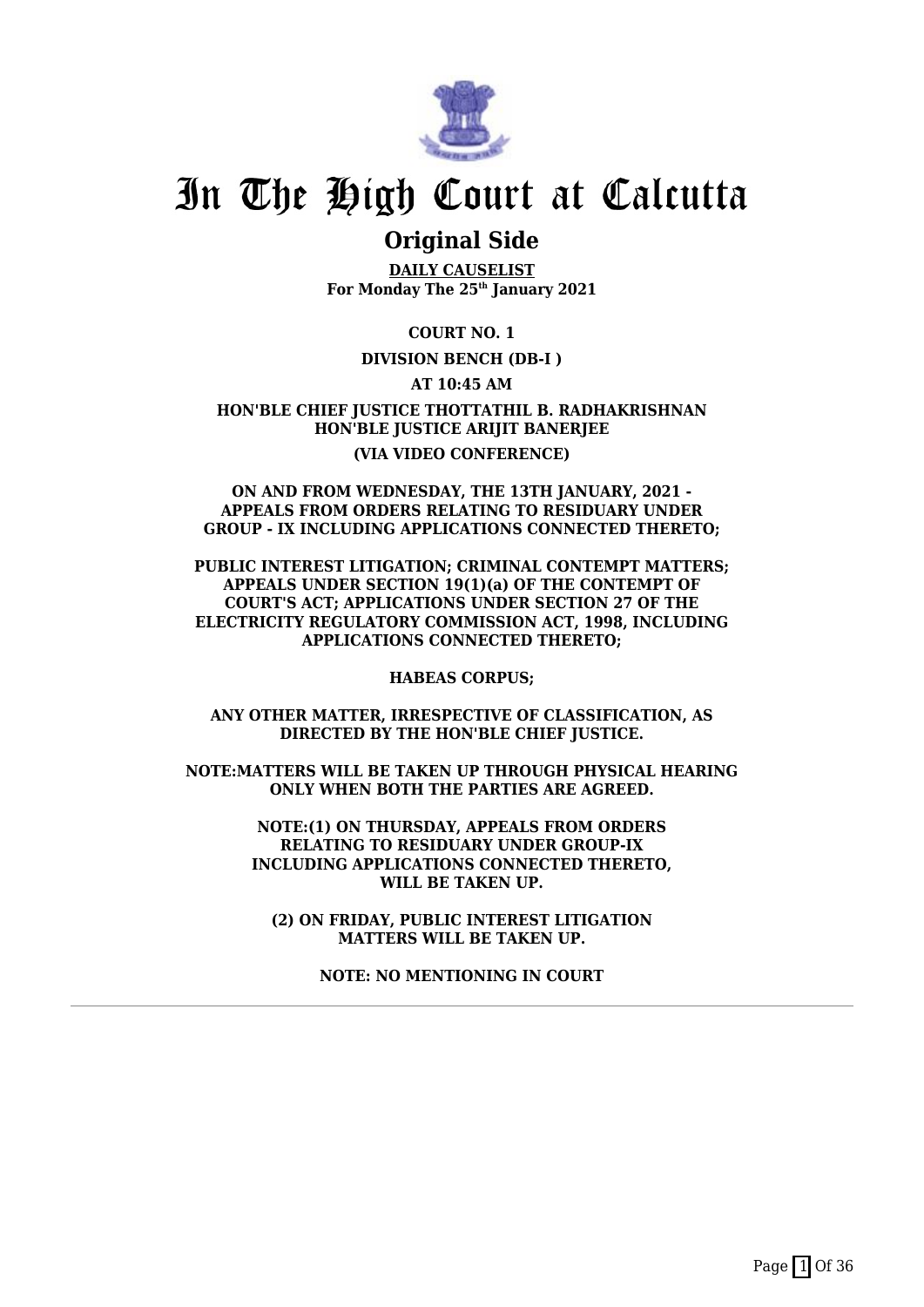

### **Original Side**

**DAILY CAUSELIST For Monday The 25th January 2021**

**COURT NO. 37**

**DIVISION BENCH (DB-III, COMMERCIAL DIVISION BENCH)**

**AT 10:45 AM**

**HON'BLE JUSTICE I. P. MUKERJI HON'BLE JUSTICE MD. NIZAMUDDIN (VIA VIDEO CONFERENCE)**

**NOTE:MATTERS WILL BE TAKEN UP THROUGH PHYSICAL HEARING ONLY WHEN BOTH THE PARTIES ARE AGREED.**

**ORIGINAL SIDE MATTERS WILL BE TAKEN UP FIRST. ----------------------------------------------------------------------------**

**NOTE: (1) THIS LIST WILL BE TAKEN UP EVERYDAY FROM 10:45 A.M. TILL RECESS OR UNTIL ITS EXHAUSTION WHICHEVER IS EARLIER.**

**(2) IF THERE IS NO COMMERCIAL COURT MATTERS IN THE LIST, MENTIONING OF COMMERCIAL COURT MATTERS WILL BE ENTERTAINED AT COURT NO. 3 ON THE REGULAR BASIS.**

**(3) COMMERCIAL COURT SHALL NOT SIT AT COURT NO. 37 IF THERE IS NO COMMERCIAL MATTER**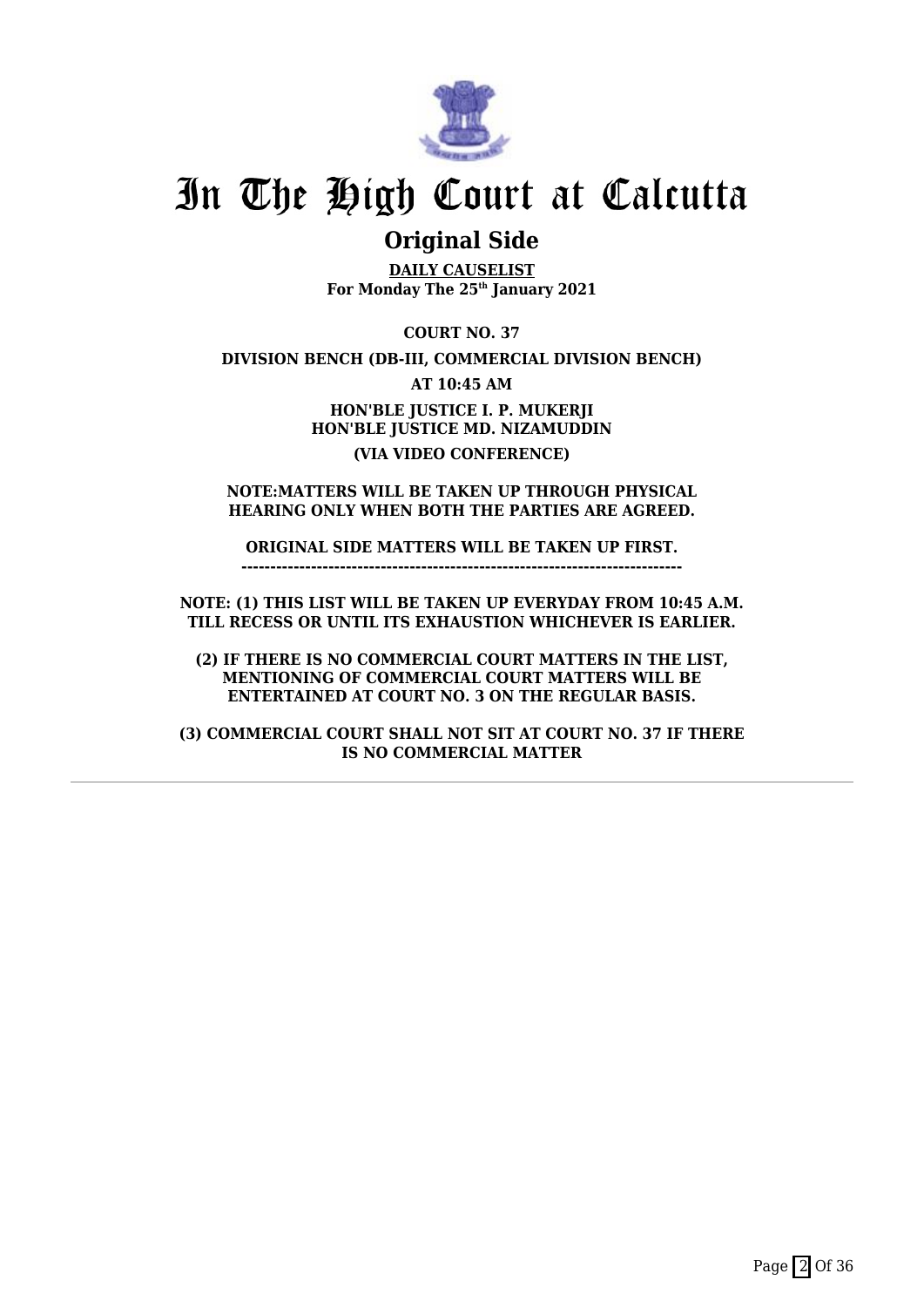

### **Original Side**

**DAILY CAUSELIST For Monday The 25th January 2021**

### **COURT NO. 3**

### **DIVISION BENCH (DB-III)**

### **HON'BLE JUSTICE I. P. MUKERJI HON'BLE JUSTICE MD. NIZAMUDDIN**

**AFTER COMMERCIAL COURT**

**------------------------------------------**

#### **(VIA VIDEO CONFERENCE)**

**ON AND FROM FRIDAY, 15TH JANUARY, 2021 TO FRIDAY, 29TH JANUARY, 2021 - WILL TAKE, IN ADDITION TO THEIR OWN LIST AND DETERMINATION, THE LIST AND DETERMINATION OF HON'BLE JUSTICE RAJESH BINDAL AND HON'BLE JUSTICE ANIRUDDHA ROY.**

> **NOTE:MATTERS WILL BE TAKEN UP THROUGH PHYSICAL HEARING ONLY WHEN BOTH THE PARTIES ARE AGREED.**

**NOTE: (1)THIS LIST WILL BE TAKEN UP AT 2:00 P.M. OR AT 10:45 A.M. IF THERE IS NO COMMERCIAL COURT MATTERS OR ON EXHAUSTION OF THE COMMERCIAL COURT LIST WHICHEVER IS EARLIER**

**(2) IF THERE IS NO COMMERCIAL COURT MATTERS IN THE LIST, MENTIONING OF COMMERCIAL COURT MATTERS WILL BE ENTERTAINED AT COURT NO. 3 ON THE REGULAR BASIS.**

**(3) COMMERCIAL COURT SHALL NOT SIT AT COURT NO. 37 IF THERE IS NO COMMERCIAL MATTER.**

**(4) MENTIONING WILL BE ENTERTAINED ONLY ON MONDAY.**

#### **TO BE MENTIONED**

1 ITA/34/2014 COMMISSIONER OF

INCOME TAX, KOLKATA-II VS TEA PROMOTERS (INDIA) PVT.LTD.

MADHULIKA G. UPADHYAY

AVRA MAZUMDER

### **NEW APPLICATIONS**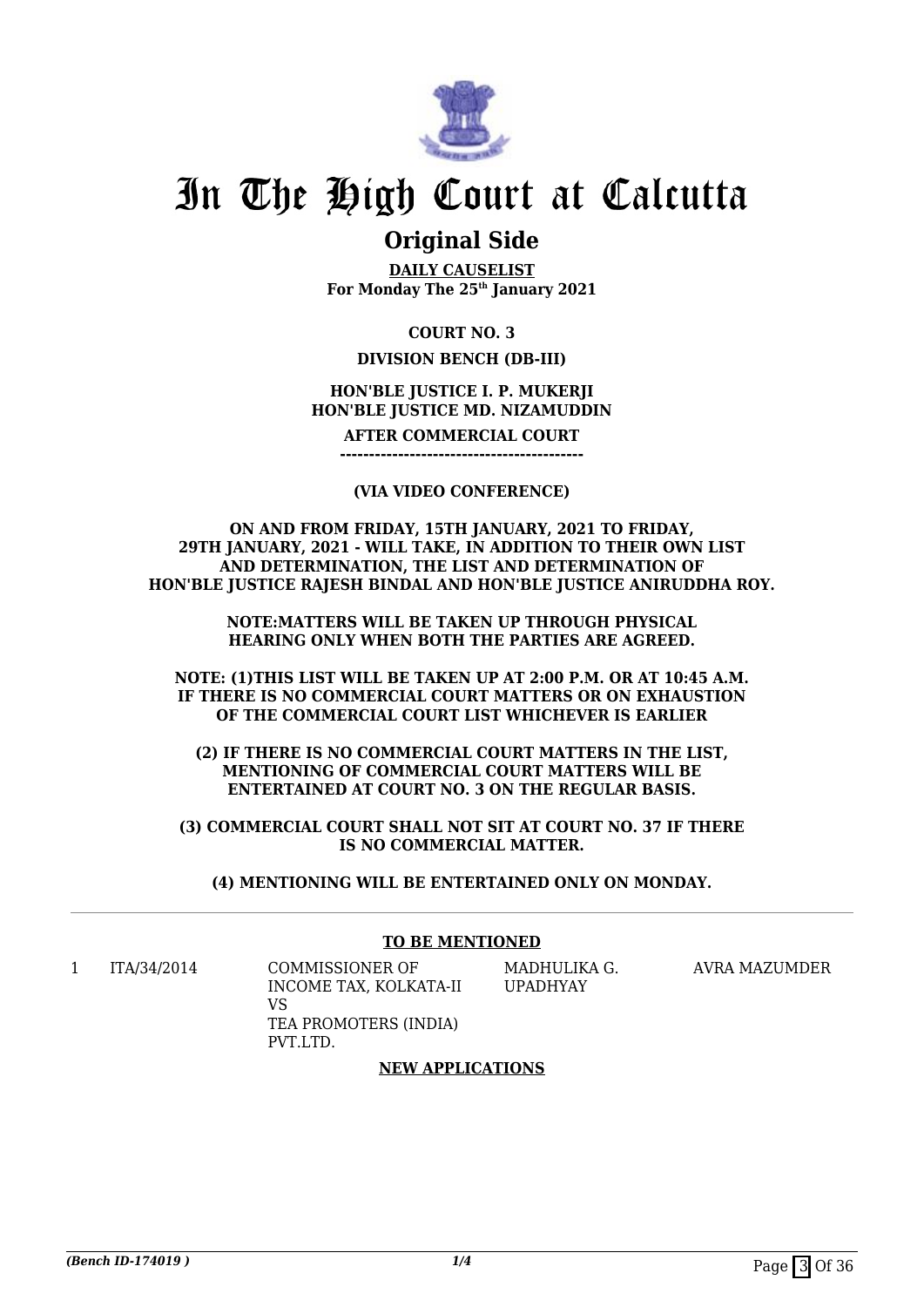| $\overline{2}$ | IA NO. GA/4/2020<br>(Old No:<br>GA/771/2020) | CITY CENTRE PROPERTIES<br><b>PVT LTD</b><br>Vs<br>PRASANTA KUMAR<br>MAHAPATRA & ORS.         | PRADEEP KUMAR<br>PRADEEP KUMAR           |
|----------------|----------------------------------------------|----------------------------------------------------------------------------------------------|------------------------------------------|
|                | In APO/232/2018                              |                                                                                              |                                          |
| 3              | IA NO. GA/3/2020<br>(Old No:<br>GA/770/2020) | CITY CENTRE PROPERTIES<br><b>PVT LTD</b><br><b>Vs</b><br>PRASANTA KUMAR<br>MAHAPATRA & ORS.  | PRADEEP KUMAR<br>PRADEEP KUMAR           |
|                | In APO/232/2018                              |                                                                                              |                                          |
|                |                                              | <b>APPEALS FROM DECREE</b>                                                                   |                                          |
| 4              | IA NO. GA/6/2020<br>WITH CS/467/1978         | STATE OF RAJASTHAN &<br>ANR.<br><b>Vs</b>                                                    | <b>ATISH GHOSH</b><br><b>ATISH GHOSH</b> |
|                | In APD/63/2013                               | I.K.MERCHANTS LIMITED.<br>$&$ ORS.                                                           |                                          |
| 5              | APD/41/2019<br>[S.A.] WITH<br>CS/302/2005    | PUNJAB NATIONAL BANK<br><b>VS</b><br>APEEJAY HOPUSE PRIVATE<br><b>LIMITED</b>                | PRATYUSH PATWARI                         |
| 6              | IA NO. GA/1/2020<br>(Old No:<br>GA/797/2020) | <b>GOLDEN STEEL CO</b><br><b>CORPORATION LTD</b><br><b>Vs</b><br>JYOTSNA KUMARI MOGHA        | <b>AYIN CO</b><br><b>AYIN CO</b>         |
|                | CS 141/2018<br>In APD/2/2020                 |                                                                                              |                                          |
| 7              | APD/62/2016<br>[S.A.]WITH CS<br>297/1989     | AMBALAL SARABHAI<br><b>ENTERPRISES LTD</b><br><b>VS</b><br>RAJEEV DAGA AND ANR               | DUBE & CO.                               |
|                | IA NO: GA/1/2016(Old No:GA/529/2016)         |                                                                                              |                                          |
| 8              | APD/169/2018<br>[S.A.]WITH CS<br>323/1989    | AMBALAL SARABHAI<br><b>ENTERPRISE LTD</b><br><b>VS</b><br>SMT. PREM LATA ARYA &<br>ORS.      | M/S DUBE & CO                            |
|                |                                              | IA NO: GA/1/2016(Old No:GA/2567/2016), GA/2/2018(Old No:GA/1439/2018)                        |                                          |
| 9              | APD/170/2018<br>[S.A.]WITH CS<br>324/1989    | AMBALAL SARABHAI<br>ENTERPRISE LTD<br>VS<br><b>SMT. KIRAN ARYA &amp; ORS</b>                 | M/S. DUBE &<br><b>COMPANY</b>            |
|                |                                              | IA NO: GA/1/2016(Old No:GA/2571/2016), GA/2/2018(Old No:GA/1440/2018)                        |                                          |
| 10             | APD/1/2020<br>WITH CS 99/2008                | NATIONAL INSURANCE<br><b>COMPANY LIMITED</b><br><b>VS</b><br>SETHIA OILS LIMITED AND<br>ANR. | <b>DOLON DASGUPTA</b>                    |
|                | IA NO: GA/2/2020(Old No:GA/262/2020)         |                                                                                              |                                          |

### **APPEALS FROM ORDERS**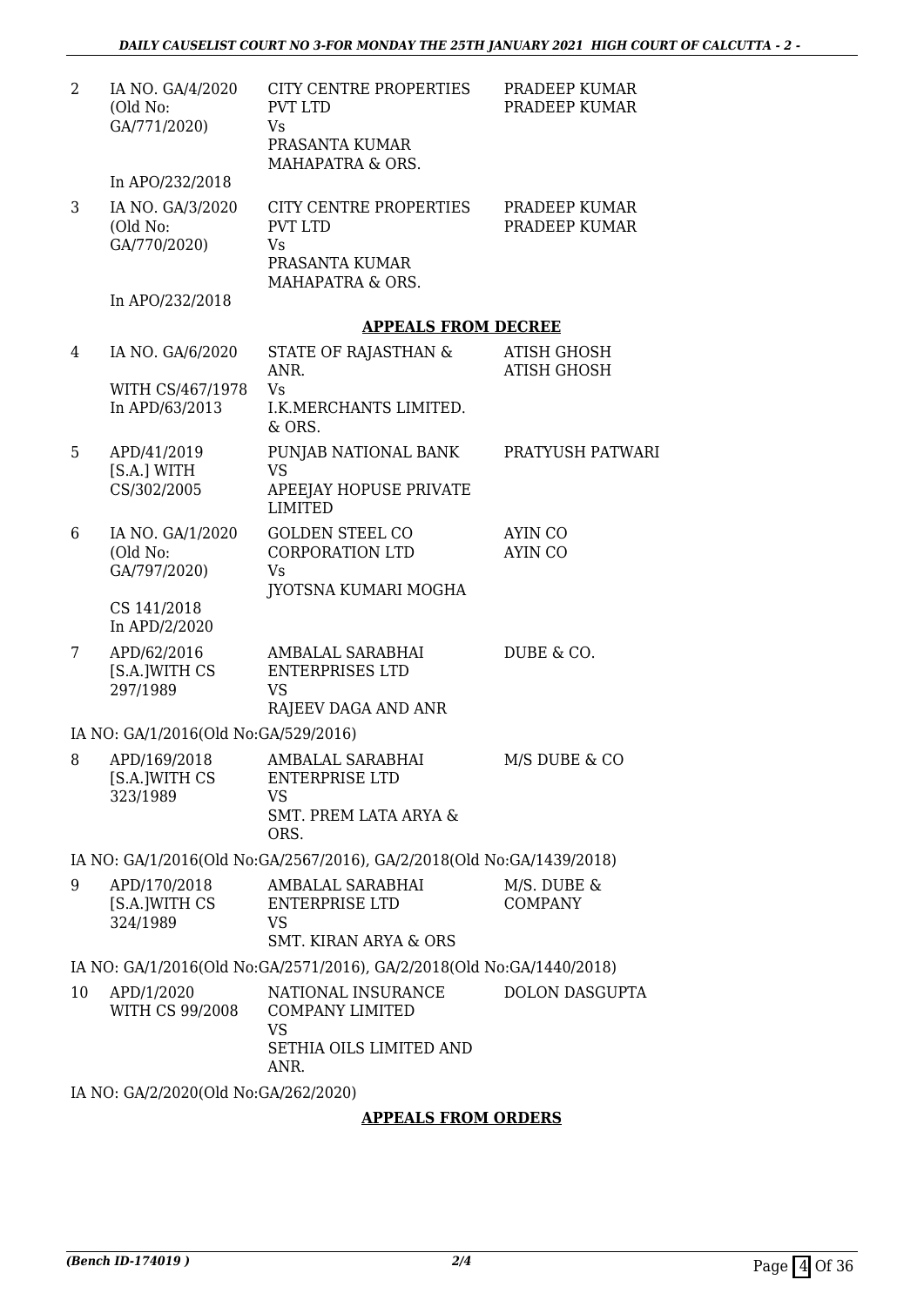SANDIP AGARWAL

CHAUDHURI & CO.

AND CO

S. C. RAY

- 11 APO/120/2019 WITH AP/1502/2015 BANK AND ANR AP/1341/2015 STANDARD CHARTERED VS TILAK MEHRA AND ORS
- 12 IA NO. GA/2/2020 RAJPATH CONTRACTORS & ENGINEERS PVT. LTD. Vs

In APO/76/2007 STATE OF W.B.

13 APO/49/2020 WITH CS/231/2017 SANJOY DEY AND ANR. VS MA PLAZA PRIVATE LIMITED AND ORS. AVIJIT DEY

IA NO: GA/1/2020(Old No:GA/743/2020), GA/2/2021

#### **FOR HEARING**

| 14 | APO/440/2017 | STATE OF WEST BENGAL &   | PARITOSH SINHA |
|----|--------------|--------------------------|----------------|
|    | WITH WPO     | ANR                      |                |
|    | 1398/2008    | VS.                      |                |
|    |              | BHUWALKA TRADING & TEA   |                |
|    |              | $CO.$ (P) LTD. $\&$ ORS. |                |

#### **WRIT APPEALS**

| 15 | APO/163/2019<br>WITH<br>WPO/337/2018 | THE KOLKATA MUNICIPAL<br>CORPORATION AND ORS.<br>VS. | H. S. MONDAL |
|----|--------------------------------------|------------------------------------------------------|--------------|
|    |                                      | M/S. JAGANNATH<br>ENTERPRISE AND ORS.                |              |

#### IA NO: GA/1/2020(Old No:GA/406/2020), GA/2/2020

| 16 | APO/463/2014<br>WITH WPO | CHENNAI NETWORK<br>INFRASTRUCTURE LIMITED | H.N. DATTA & CO. |
|----|--------------------------|-------------------------------------------|------------------|
|    | 420/2013                 | $\&$ ANR.<br>VS                           |                  |
|    |                          | KOLKATA MUNICIPAL                         |                  |
|    |                          | CORPORATION & ORS.                        |                  |

IA NO: GA/2/2019

| 17 | APO/467/2014<br>WITH WPO<br>388/2014                                                 | <b>DISHNET WIRELESS</b><br>LIMITED & ORS.<br>VS<br>THE KOLKATA MUNICIPAL<br>CORPORATION & ORS.        | ATISH GHOSH &<br><b>ASSOCIATES</b> |
|----|--------------------------------------------------------------------------------------|-------------------------------------------------------------------------------------------------------|------------------------------------|
| 18 | APO/471/2014<br>WITH WPO 11/2013<br>FMA 807/2015 CAN<br>11536/2014 (A/S)<br>MATTERS) | INDUS TOWERS LTD & ORS.<br>VS<br>THE KOLKATA MUNICIPAL<br>CORPORATION & ORS.                          | KHAITAN & CO                       |
| 19 | APO/475/2014<br>WITH WPO<br>339/2014                                                 | VIOM NET WORKS LIMITED<br>AND ANOTHER<br>VS.<br>KOLKATA MUNICIPAL<br>CORPORATION AND<br><b>OTHERS</b> | H.N. DATTA & CO.                   |

IA NO: GA/3/2019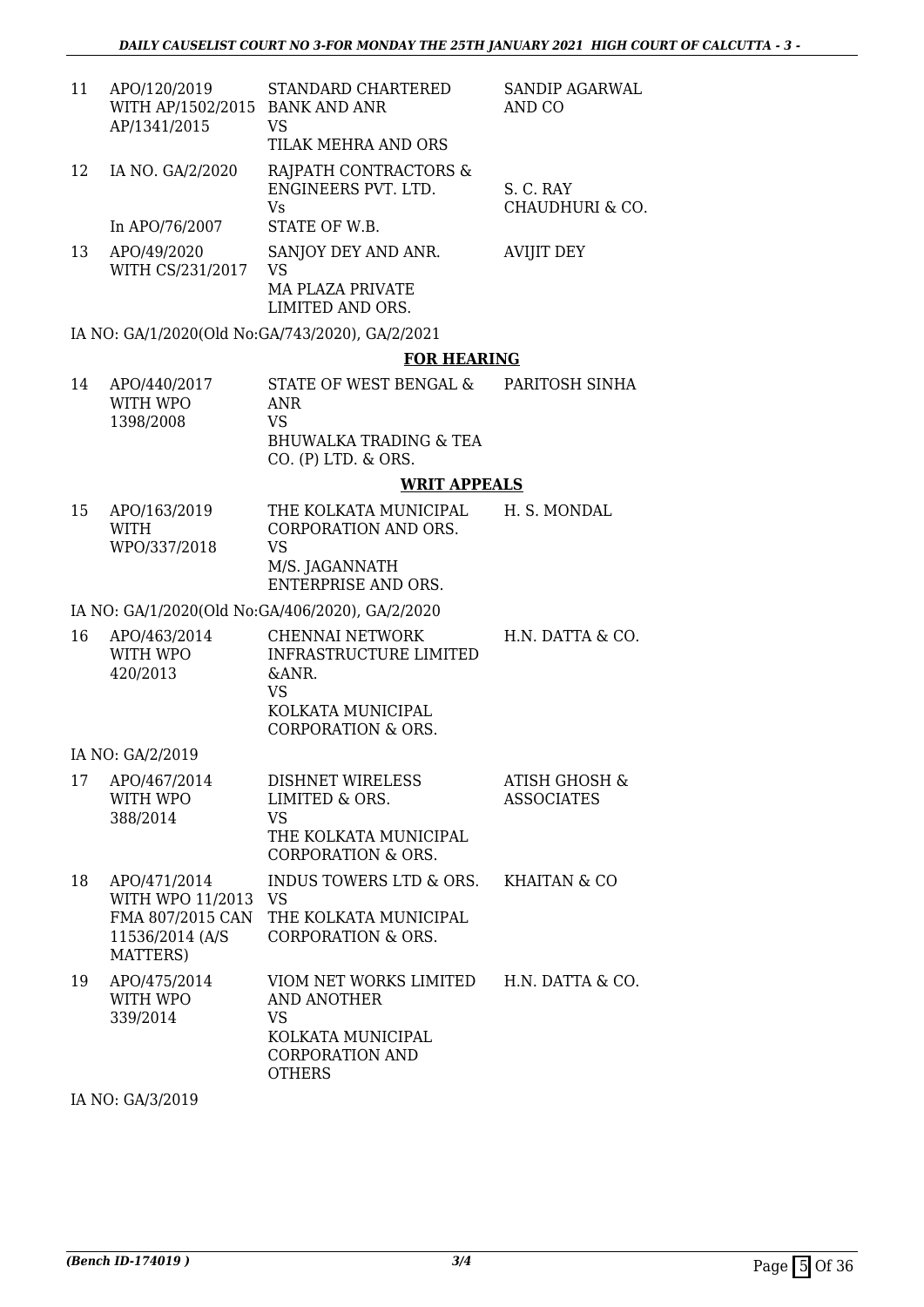| 20 | APO/554/2017<br>WITH WPO 49/2017            | <b>DEBRAJ DHUR &amp;ORS</b><br>VS<br>KOLKATA MUNICIPAL<br><b>CORPORATION &amp; ORS</b>                               | PINGAL<br><b>BHATTACHARYYA</b>           |
|----|---------------------------------------------|----------------------------------------------------------------------------------------------------------------------|------------------------------------------|
|    | IA NO: GA/2/2017(Old No:GA/3496/2017)       |                                                                                                                      |                                          |
| 21 | APO/555/2017<br>WITH WPO/49/2017            | KOLKATA MUNICIPAL<br><b>CORPORATION &amp; ANR.</b><br><b>VS</b><br>DEBRAJ DHUR & ORS.                                | H. S. MONDAL                             |
| 22 | APO/164/2019<br><b>WITH</b><br>WPO/338/2019 | THE KOLKATA MUNICIPAL<br>CORPORATION AND ORS.<br><b>VS</b><br>M/S. INPULSE HEALTH<br>CARE AND ORS.                   | H. S. MONDAL                             |
|    |                                             | IA NO: GA/1/2020(Old No:GA/407/2020), GA/2/2020                                                                      |                                          |
| 23 | APO/208/2019<br>WITH WPO<br>1811/2003       | <b>SALMA BEGUM &amp; ANR.</b><br><b>VS</b><br>ANANJAN MITTER & ORS.                                                  | <b>MR BRATIN KUMAR</b><br><b>DEY</b>     |
|    |                                             | IA NO: GA/4/2019(Old No:GA/392/2019), GA/5/2019(Old No:GA/393/2019)                                                  |                                          |
| 24 | APO/34/2020<br>WITH WPO<br>1442/2008        | <b>COMMISSIONER OF</b><br>CENTRAL EXCISE,<br>KOLKATA-IV,<br>COMMISSIONERATE,<br><b>VS</b><br>ASSAM TUBES LTD. & ORS. | <b>BHASKAR PROSAD</b><br><b>BANERJEE</b> |
|    |                                             | IA NO: GA/1/2017(Old No:GA/1892/2017), GA/2/2017(Old No:GA/1893/2017)                                                |                                          |
| 25 | APO/136/2020<br><b>WITH</b><br>WPO/340/2018 | M/S JAGANNATH<br><b>ENTERPRISE AND ANR</b><br>VS<br>THE KOLKATA MUNICIPAL<br><b>CORPORATION AND ORS</b>              | <b>MAYUKH MAITRA</b>                     |
|    | IA NO: GA/2/2020                            |                                                                                                                      |                                          |
| 26 | APO/138/2020<br><b>WITH</b><br>WPO/339/2018 | M/S IMPULSE HEALTH<br><b>CARE AND ORS</b><br><b>VS</b><br>THE KOLKATA MUNICIPAL<br><b>CORPORATION AND ORS</b>        | <b>MAYUKH MAITRA</b>                     |

IA NO: GA/2/2020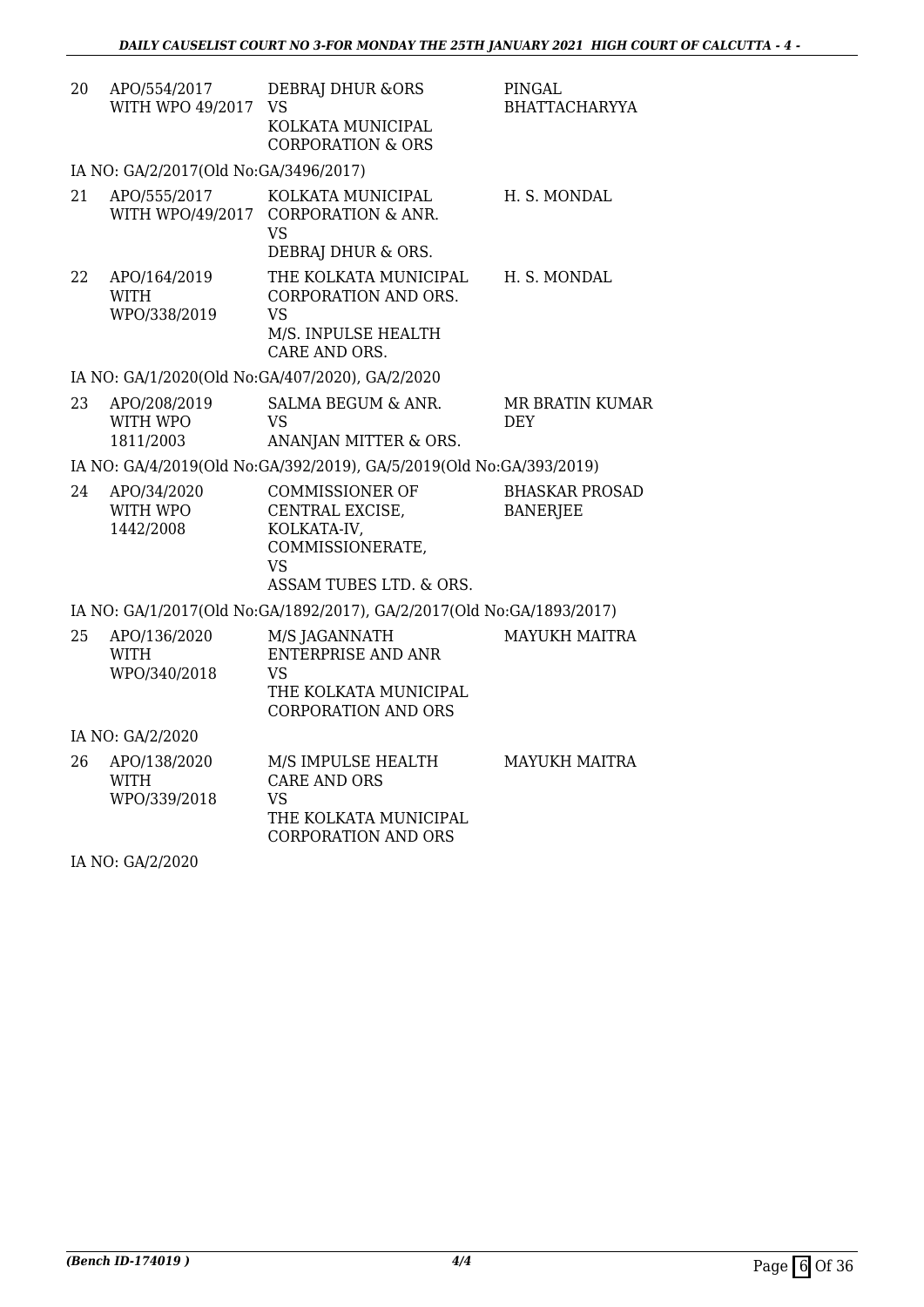

### **Original Side**

**DAILY CAUSELIST For Monday The 25th January 2021**

**COURT NO. 12**

### **DIVISION BENCH (DB-V)**

**AT 10:45 AM**

**HON'BLE JUSTICE SOUMEN SEN HONBLE JUSTICE ANIRUDDHA ROY**

### **(VIA VIDEO CONFERENCE)**

#### **NOTE:MATTERS WILL BE TAKEN UP THROUGH PHYSICAL HEARING ONLY WHEN BOTH THE PARTIES ARE AGREED.**

**NOTE: ORIGINAL SIDE MATTERS SHALL BE TAKEN UP ON TUESDAY AT THE FIRST SITTING OF THE COURT.**

**NOTE: MENTIONING WILL BE ALLOWED STRICTLY UPON NOTICE TO THE OTHER SIDE.**

**ON MONDAY, 25TH JANUARY,2021 – WILL TAKE, IN ADDITION TO THEIR OWN LIST AND DETERMINATION, URGENT MATTERS RELATING TO THE LIST OF HON'BLE JUSTICE HARISH TANDON AND HON'BLE JUSTICE KAUSIK CHANDA.**

> **ON AND FROM MONDAY, 18 TH JANUARY, 2021 TO FRIDAY, 29TH JANUARY, 2021 WILL SIT TOGETHER AND TAKE THE LIST AND DETERMINATION OF HON'BLE JUSTICE SOUMEN SEN AND HON'BLE JUSTICE SAUGATA BHATTACHARYYA**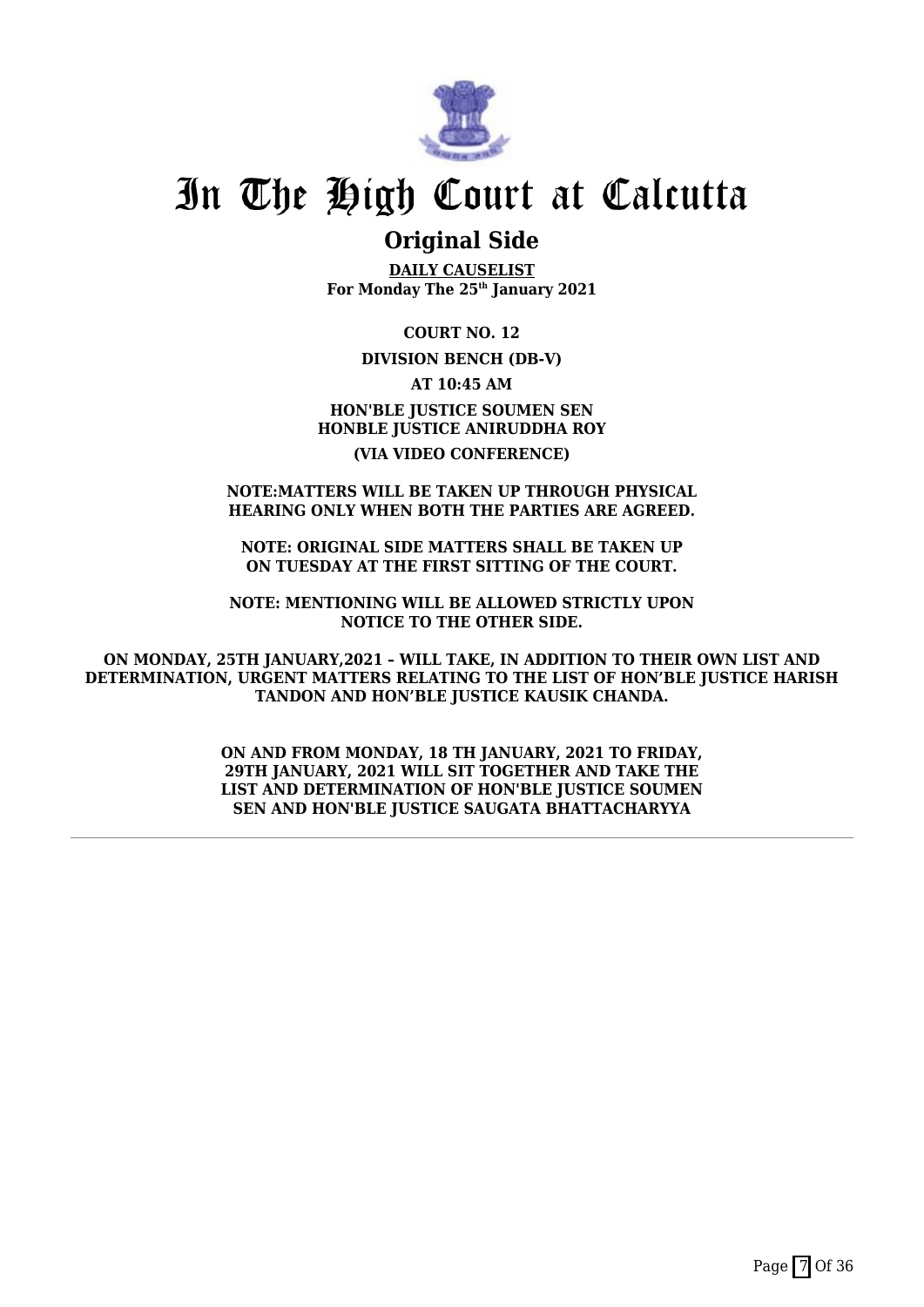

## **Original Side**

**DAILY CAUSELIST For Monday The 25th January 2021**

**COURT NO. 11**

**DIVISION BENCH (DB-VI)**

**AT 2:00 PM**

**HON'BLE JUSTICE SUBRATA TALUKDAR HON'BLE JUSTICE HIRANMAY BHATTACHARYYA VIA VIDEO CONFERENCE)**

**NOTE:MATTERS WILL BE TAKEN UP THROUGH PHYSICAL HEARING ONLY WHEN BOTH THE PARTIES ARE AGREED.**

**ON TUESDAY AND THURSDAY ORIGINAL SIDE MATTERS WILL BE TAKEN UP AFTER RECESS.**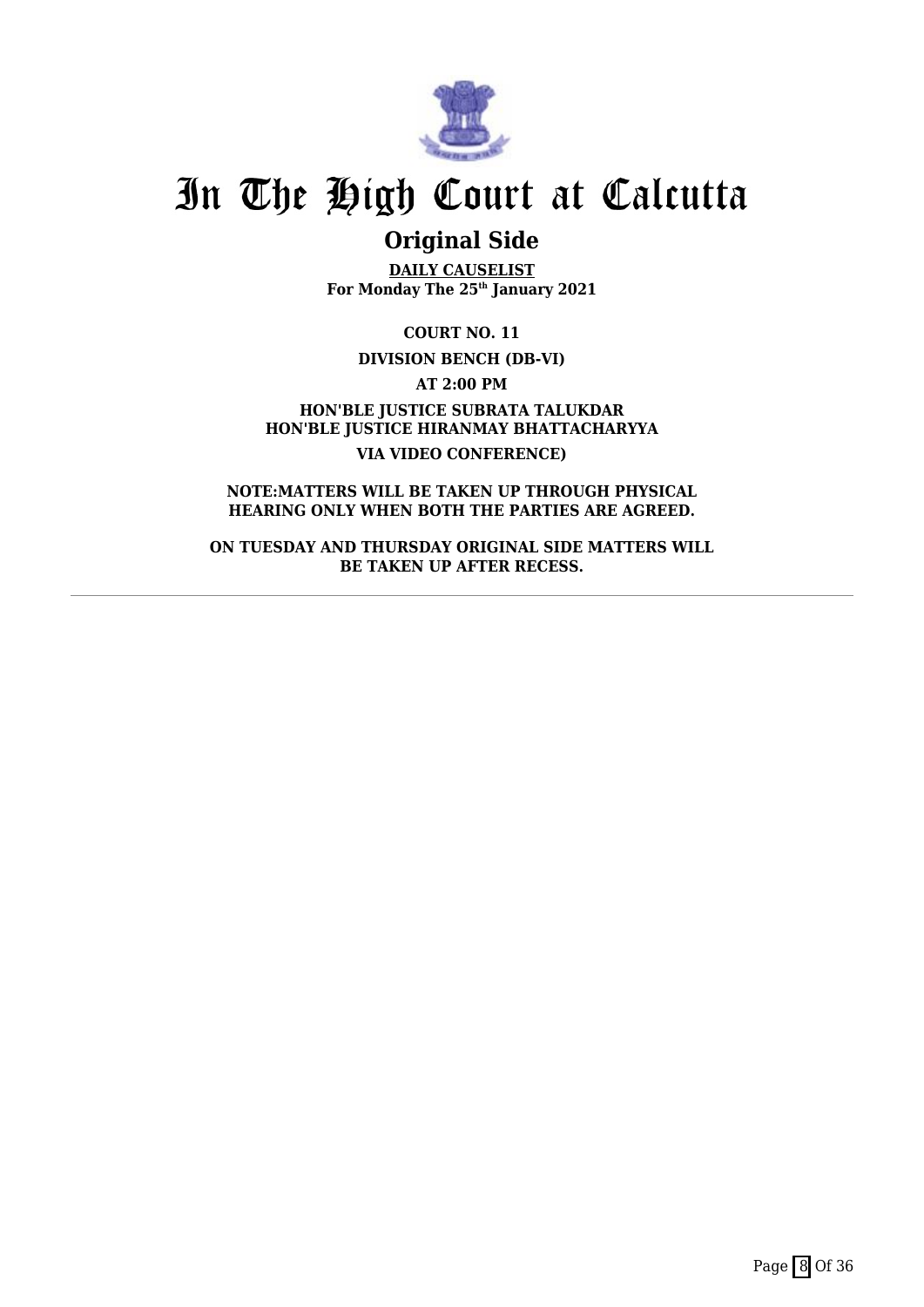

## **Original Side**

**DAILY CAUSELIST For Monday The 25th January 2021**

**COURT NO. 4**

### **DIVISION BENCH (DB-VIII)**

**AT 3:00 PM**

### **HON'BLE JUSTICE ARINDAM SINHA HON'BLE JUSTICE SUVRA GHOSH (VIA VIDEO CONFERENCE)**

### **NOTE:MATTERS WILL BE TAKEN UP THROUGH PHYSICAL HEARING ONLY WHEN BOTH THE PARTIES ARE AGREED.**

### **APPEALS FROM ORDERS**

| $\mathbf{1}$ | APO/202/2019<br>WITH 441/2018                                    | THE BOARD OF TRUSTEES,<br>KOLKATA PORT TRUST AND<br>ORS.<br><b>VS</b><br>ABHISHEK KUKHERJEE                                    | ASHOK KUMAR JENA                         |
|--------------|------------------------------------------------------------------|--------------------------------------------------------------------------------------------------------------------------------|------------------------------------------|
|              | IA NO: GA/1/2019(Old No:GA/2875/2019)                            |                                                                                                                                |                                          |
| 2            | APO/205/2019<br><b>WITH</b><br>WPO/882/2011                      | SWAPAN KAR<br>VS.<br><b>FOOD CORPORATION OF</b><br><b>INDIA AND ORS</b>                                                        | <b>PARTHA</b><br><b>CHAKRABORTY</b>      |
|              |                                                                  | IA NO: GA/1/2019(Old No:GA/2919/2019), GA/2/2020(Old No:GA/58/2020)                                                            |                                          |
| 3            | APO/220/2019<br>WITH OCO/1/2020<br>WPO/38/2018                   | ATANU CHAKRABORTY<br><b>VS</b><br>HIGH COURT OF CALCUTTA<br><b>AND ORS</b>                                                     | RAJAJIT CHATTERJEE                       |
|              | IA NO: GA/1/2019(Old No:GA/2957/2019)                            |                                                                                                                                |                                          |
| 4            | IA NO. GA/1/2020<br>(Old No:<br>GA/260/2020)<br>In APOT/4/2020   | TRUSTEES OF BALMER<br>LAWRIE AND CO LTD AND<br><b>ORS</b><br><b>Vs</b><br><b>BALMER LAWRIE AND CO</b><br>LTD EX OFFICERS FORUM | KUSHAGRA SHAH<br>KUSHAGRA SHAH           |
|              |                                                                  | <b>AND ORS</b>                                                                                                                 |                                          |
| 5            | IA NO. GA/3/2020<br><b>WITH</b><br>WPO/116/2015<br>In APO/4/2020 | <b>AMIT DASGUPTA</b><br><b>Vs</b><br>UNION OF INDIA AND ORS.                                                                   | <b>SUMITRA DAS</b><br><b>SUMITRA DAS</b> |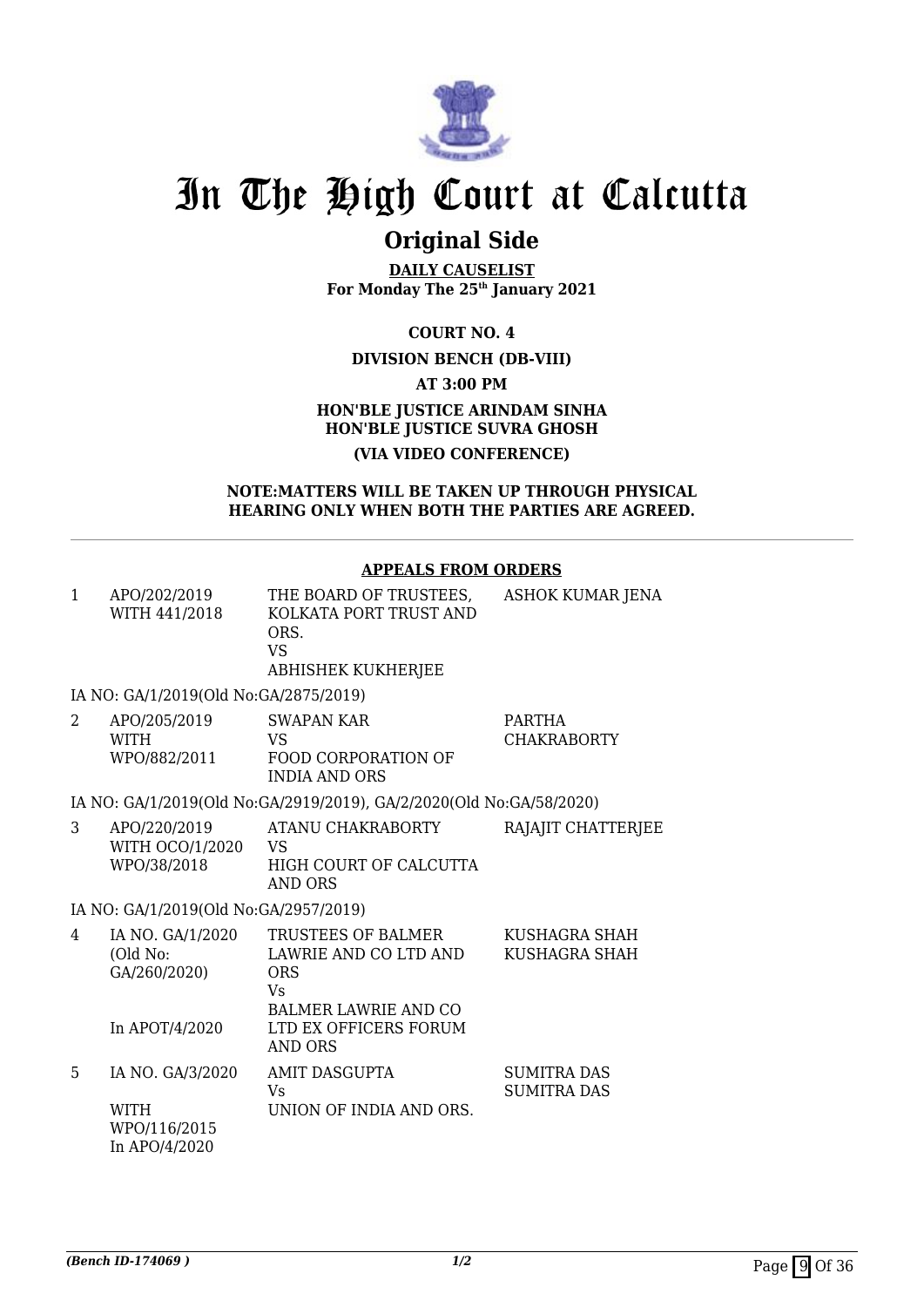| 6  | IA NO. GA/2/2020                             | <b>AMIT DASGUPTA</b><br>Vs                                                                                                        | <b>SUMITRA DAS</b><br><b>SUMITRA DAS</b>                     |
|----|----------------------------------------------|-----------------------------------------------------------------------------------------------------------------------------------|--------------------------------------------------------------|
|    | <b>WITH</b><br>WPO/116/2015<br>In APO/4/2020 | UNION OF INDIA AND ORS.                                                                                                           |                                                              |
| 7  | IA NO. GA/1/2020<br>(Old No:<br>GA/372/2020) | <b>SOUMENDRA RAY</b><br><b>Vs</b><br>UNION OF INDIA AND ORS                                                                       | RAMA HALDER<br><b>RAMA HALDER</b>                            |
|    | In APOT/9/2020                               |                                                                                                                                   |                                                              |
| 8  | APO/54/2020<br><b>WITH</b>                   | YOGITA GAURISARIA<br><b>VS</b>                                                                                                    | L P MANOT AND CO                                             |
|    | WPO/395/2019                                 | HIGH COURT AT CALCUTTA<br><b>AND ORS</b>                                                                                          |                                                              |
| 9  | APO/57/2020<br><b>WITH</b><br>WPO/394/2019   | <b>SMITA GAURISARIA</b><br><b>VS</b><br>HIGH COURT AT CALCUTTA                                                                    | L PMANOT AND CO                                              |
|    |                                              | <b>AND ORS</b>                                                                                                                    |                                                              |
| 10 | APOT/1/2021<br><b>WITH</b><br>WPO/379/2017   | <b>RANA MAZUMDER</b><br><b>VS</b><br>PUNJAB NATIONAL BANK<br>(FORMERLY KNOWN AS<br><b>UNITED BANK OF INDIA)</b><br><b>AND ORS</b> | <b>ARUN</b><br><b>BANDYOPADHYAY</b>                          |
|    | IA NO: GA/1/2021, GA/2/2021                  |                                                                                                                                   |                                                              |
| 11 | IA NO. GA/1/2021<br>In APOT/2/2021           | SOMJIT BANERJEE<br>Vs<br>UNION OF INDIA AND ORS                                                                                   | ANJAN<br><b>BHATTACHARYA</b><br>ANJAN<br><b>BHATTACHARYA</b> |
| 12 | APO/4/2021                                   | TARUN KUMAR MONDAL                                                                                                                | SANJAY MUKHERJEE                                             |
|    |                                              | <b>VS</b><br>THE HONBLE HIGH COURT<br>AT CALCUTTA SERVICE<br>THROUGH REGISTRAR<br><b>GENERAL, AND ORS</b>                         |                                                              |
|    | IA NO: GA/1/2021                             |                                                                                                                                   |                                                              |
| 13 | APO/5/2021                                   | <b>TARUN KUMAR MONDAL</b><br>VS<br>REGISTRAR GENERAL , AND<br><b>ORS</b>                                                          | <b>SANJAY MUKHERJEE</b>                                      |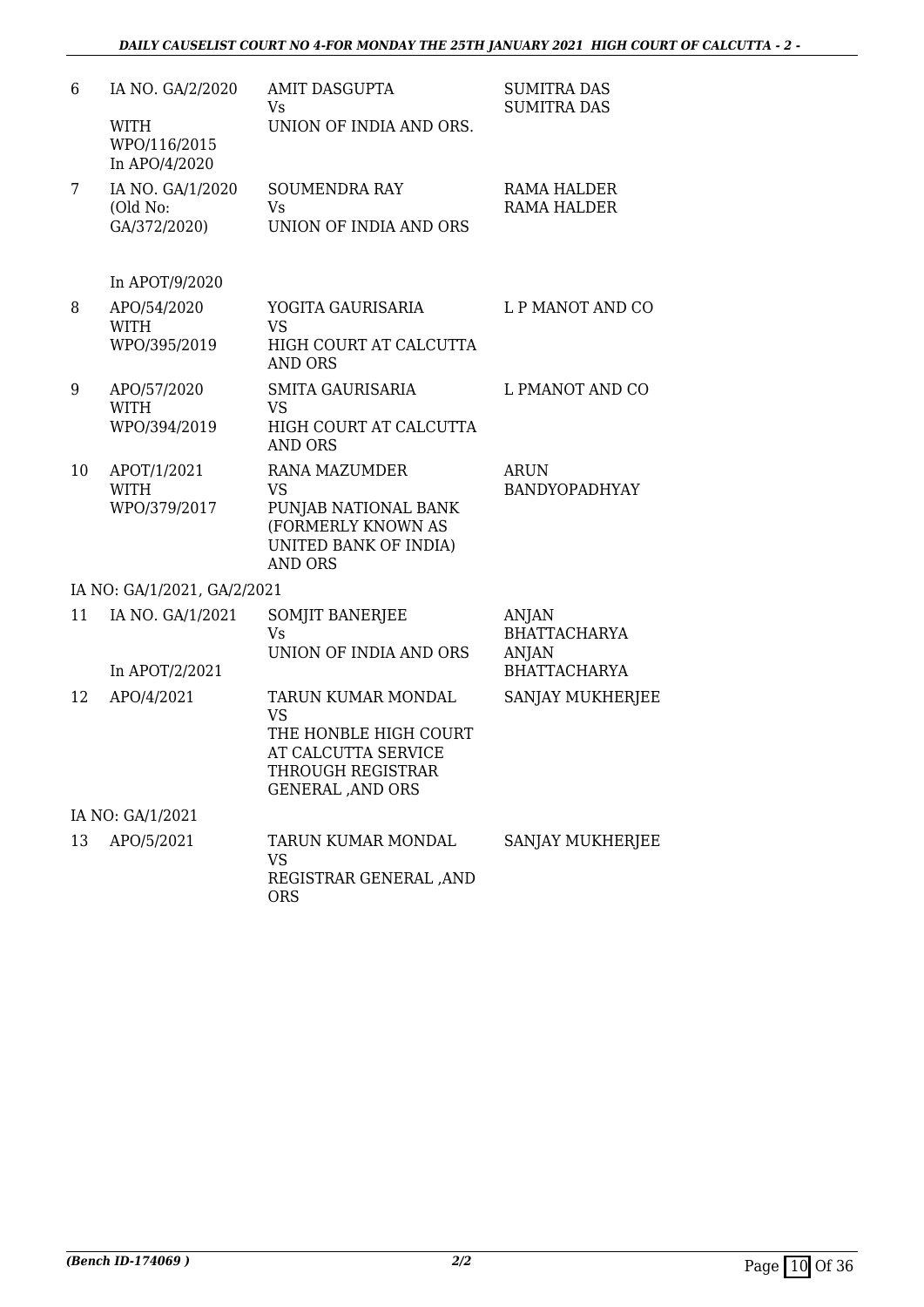

## **Original Side**

**DAILY CAUSELIST For Monday The 25th January 2021**

**COURT NO. 36 SINGLE BENCH (SB-I,COMMERCIAL BENCH) AT 10:45 AM HON'BLE JUSTICE DEBANGSU BASAK (VIA VIDEO CONFERENCE)**

### **NOTE:MATTERS WILL BE TAKEN UP THROUGH PHYSICAL HEARING ONLY WHEN BOTH THE PARTIES ARE AGREED.**

### **PRESENTATION OF PLAINT**

| $\mathbf{1}$ | CS/20/2021       | JAISHREE STEELS PRIVATE<br>LIMITED AND ORS.<br><b>VS</b><br>SHIVAM DHATU UDYOG<br>PRIVATE LIMITED AND ORS.                         | <b>SUNNY NANDY</b>                            |
|--------------|------------------|------------------------------------------------------------------------------------------------------------------------------------|-----------------------------------------------|
|              |                  | <b>NEW MOTION (UNDER COMMERCIAL DIVISION)</b>                                                                                      |                                               |
| 2            | AP/108/2020      | SREI EQUIPMENT FINANCE<br><b>LTD</b><br><b>VS</b><br>M/S. C.P ARORA<br><b>ENGINEERS CONTRACTORS</b><br><b>PVT LTD AND 2 OTHERS</b> | <b>SKR AND</b><br><b>ASSOCIATES</b>           |
| 3            | IA NO. GA/1/2021 | RATNAJEET FINVEST PVT<br><b>LTD</b><br><b>Vs</b>                                                                                   | NILAY SENGUPTA<br>NILAY SENGUPTA              |
|              | In CS/148/2020   | VINLINE ENGINEERING PVT<br><b>LTD</b>                                                                                              |                                               |
| 4            | IA NO. GA/1/2020 | ASTREX ENTERPRISE PVT.<br>LTD.<br>Vs                                                                                               | RANJIT KUMAR BASU<br><b>RANJIT KUMAR BASU</b> |
|              | In CS/156/2020   | <b>SURENDRA SINGH</b><br><b>BENGANI</b>                                                                                            |                                               |
| 5            | IA NO. GA/1/2020 | KRISHNA KUMAR BHATTER<br>(HUF)<br><b>Vs</b>                                                                                        | RANJIT KUMAR BASU<br>RANJIT KUMAR BASU        |
|              | In CS/157/2020   | <b>SURENDRA SINGH</b><br><b>BENGANI</b>                                                                                            |                                               |
| 6            | IA NO. GA/1/2020 | <b>SUNDERLAL BHATTER</b><br>Vs<br><b>SURENDRA SINGH</b>                                                                            | RANJIT KUMAR BASU<br>RANJIT KUMAR BASU        |
|              | In CS/158/2020   | <b>BENGANI</b>                                                                                                                     |                                               |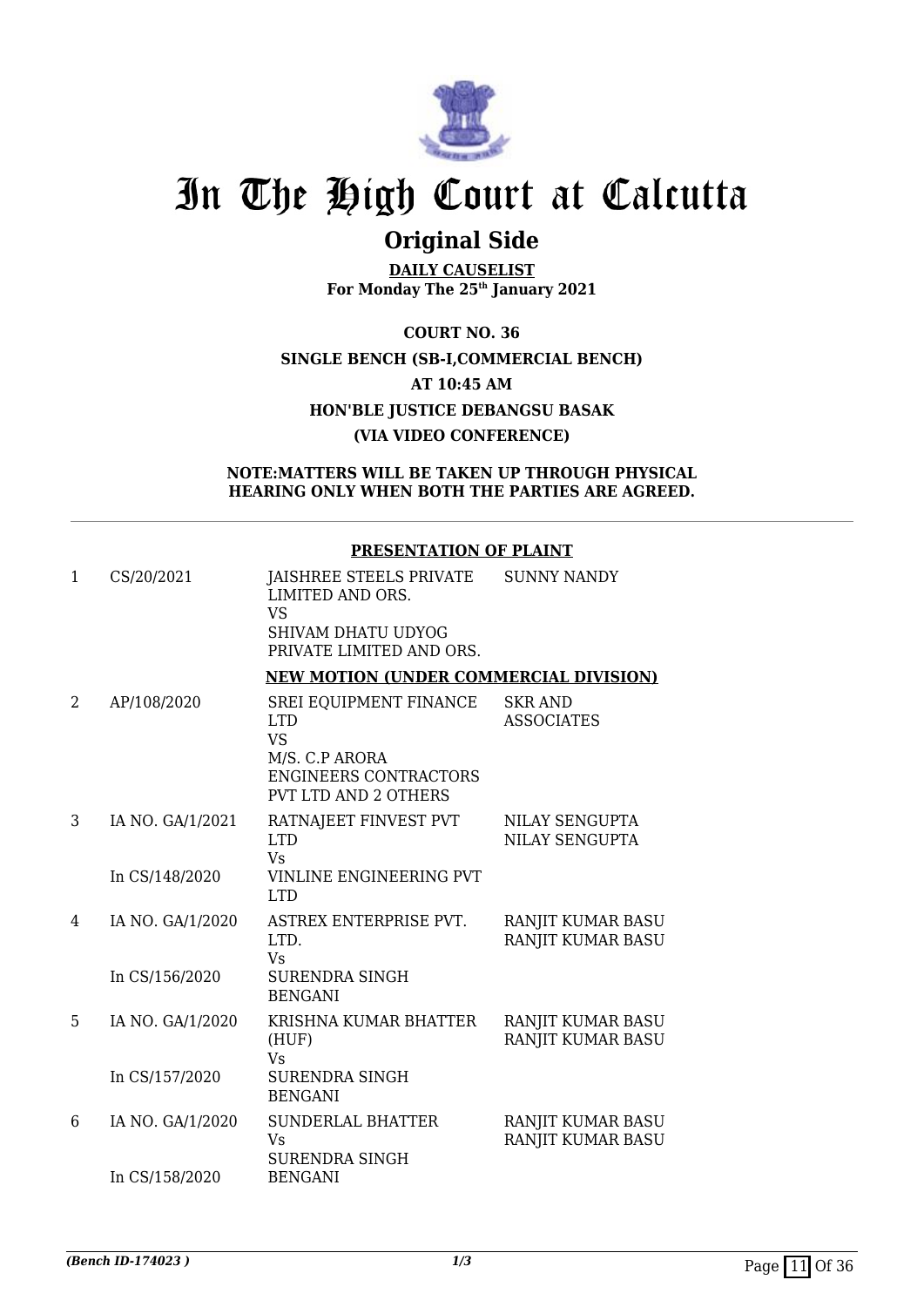| 7  | IA NO. GA/1/2020             | KRISHNA KUMAR BHATTER<br>Vs<br><b>SURENDRA SINGH</b>                                        | RANJIT KUMAR BASU<br>RANJIT KUMAR BASU               |                                                      |
|----|------------------------------|---------------------------------------------------------------------------------------------|------------------------------------------------------|------------------------------------------------------|
|    | In CS/159/2020               | <b>BENGANI</b>                                                                              |                                                      |                                                      |
| 8  | IA NO. GA/1/2021             | <b>GRAND TOBACCO PRIVATE</b><br>LIMITED<br>Vs                                               | <b>ABHIJIT SARKAR</b><br><b>ABHIJIT SARKAR</b>       |                                                      |
|    | In CS/4/2021                 | ABDUL RASHID SHAIKH<br>TOBACCO, A LIMITED<br><b>LIABILITY PARTNERSHIP</b><br><b>AND ORS</b> |                                                      |                                                      |
|    |                              | <b>NEW CHAMBER APPLICATION(UNDER COMMERCIAL DIVISION)</b>                                   |                                                      |                                                      |
| 9  | IA NO. GA/10/2021            | IL AND FS FINANCIAL<br>SERVICES LTD.<br>Vs                                                  | <b>SOUMAVA</b><br><b>MUKHERJEE</b><br><b>SOUMAVA</b> | KHAITAN AND CO.<br>(FOR RES.9,6)<br>KHAITAN AND CO.  |
|    | In CS/177/2019               | ADITYA KHAITAN AND ORS.                                                                     | <b>MUKHERJEE</b>                                     | (FOR RES.9,6)                                        |
| 10 | IA NO. GA/3/2021             | IL AND FS FINANCIAL<br>SERVICES LTD.<br>Vs                                                  | <b>SOUMAVA</b><br><b>MUKHERJEE</b><br><b>SOUMAVA</b> | KHAITAN AND CO.<br>(FOR RES.9,6)<br>KHAITAN AND CO.  |
|    | In CS/177/2019               | ADITYA KHAITAN AND ORS.                                                                     | <b>MUKHERJEE</b>                                     | (FOR RES.9,6)                                        |
| 11 | IA NO. GA/4/2021             | IL AND FS FINANCIAL<br>SERVICES LTD.<br>Vs                                                  | <b>SOUMAVA</b><br><b>MUKHERJEE</b><br><b>SOUMAVA</b> | KHAITAN AND CO.<br>(FOR RES.9,6)<br>KHAITAN AND CO.  |
|    | In CS/177/2019               | ADITYA KHAITAN AND ORS.                                                                     | MUKHERJEE                                            | (FOR RES.9,6)                                        |
| 12 | IA NO. GA/5/2021             | IL AND FS FINANCIAL<br>SERVICES LTD.<br>Vs                                                  | <b>SOUMAVA</b><br><b>MUKHERJEE</b><br><b>SOUMAVA</b> | KHAITAN AND CO.<br>(FOR RES.9,6)<br>KHAITAN AND CO.  |
|    | In CS/177/2019               | ADITYA KHAITAN AND ORS.                                                                     | MUKHERJEE                                            | (FOR RES.9,6)                                        |
| 13 | IA NO. GA/6/2021             | IL AND FS FINANCIAL<br>SERVICES LTD.<br><b>Vs</b>                                           | <b>SOUMAVA</b><br><b>MUKHERJEE</b><br><b>SOUMAVA</b> | KHAITAN AND CO.<br>(FOR RES.9,6)<br>KHAITAN AND CO.  |
|    | In CS/177/2019               | ADITYA KHAITAN AND ORS.                                                                     | MUKHERJEE                                            | (FOR RES.9,6)                                        |
| 14 | IA NO. GA/7/2021             | IL AND FS FINANCIAL<br>SERVICES LTD.<br>Vs                                                  | <b>SOUMAVA</b><br><b>MUKHERJEE</b><br><b>SOUMAVA</b> | KHAITAN AND CO.<br>(FOR RES.9,6)<br>KHAITAN AND CO.  |
|    | In CS/177/2019               | ADITYA KHAITAN AND ORS.                                                                     | <b>MUKHERJEE</b>                                     | (FOR RES.9,6)                                        |
| 15 | IA NO. GA/8/2021             | IL AND FS FINANCIAL<br>SERVICES LTD.<br>Vs                                                  | <b>SOUMAVA</b><br>MUKHERJEE<br><b>SOUMAVA</b>        | KHAITAN AND CO.<br>(FOR RES.9,6)<br>KHAITAN AND CO.  |
|    | In CS/177/2019               | ADITYA KHAITAN AND ORS.                                                                     | <b>MUKHERJEE</b>                                     | (FOR RES.9,6)                                        |
| 16 | IA NO. GA/9/2021             | IL AND FS FINANCIAL<br>SERVICES LTD.<br>Vs                                                  | <b>SOUMAVA</b><br><b>MUKHERJEE</b><br><b>SOUMAVA</b> | KHAITAN AND CO.<br>(FOR RES.9, 6)<br>KHAITAN AND CO. |
|    | In CS/177/2019               | ADITYA KHAITAN AND ORS.                                                                     | MUKHERJEE                                            | (FOR RES.9,6)                                        |
|    |                              | <b>ADJOURNED MOTION (UNDER COMMERCIAL DIVISION)</b>                                         |                                                      |                                                      |
|    |                              | (AT 2:00 P.M.)                                                                              |                                                      |                                                      |
| 17 | IA NO. GA/1/2019<br>(Old No: | <b>SOUTH CITY PROJECTS</b><br>(KOLKATA) LTD.                                                | AJAY GAGGAR<br>AJAY GAGGAR                           |                                                      |

In CS/255/2019

Vs

LTD.

IDEAL REAL ESTATES PVT

GA/2693/2019)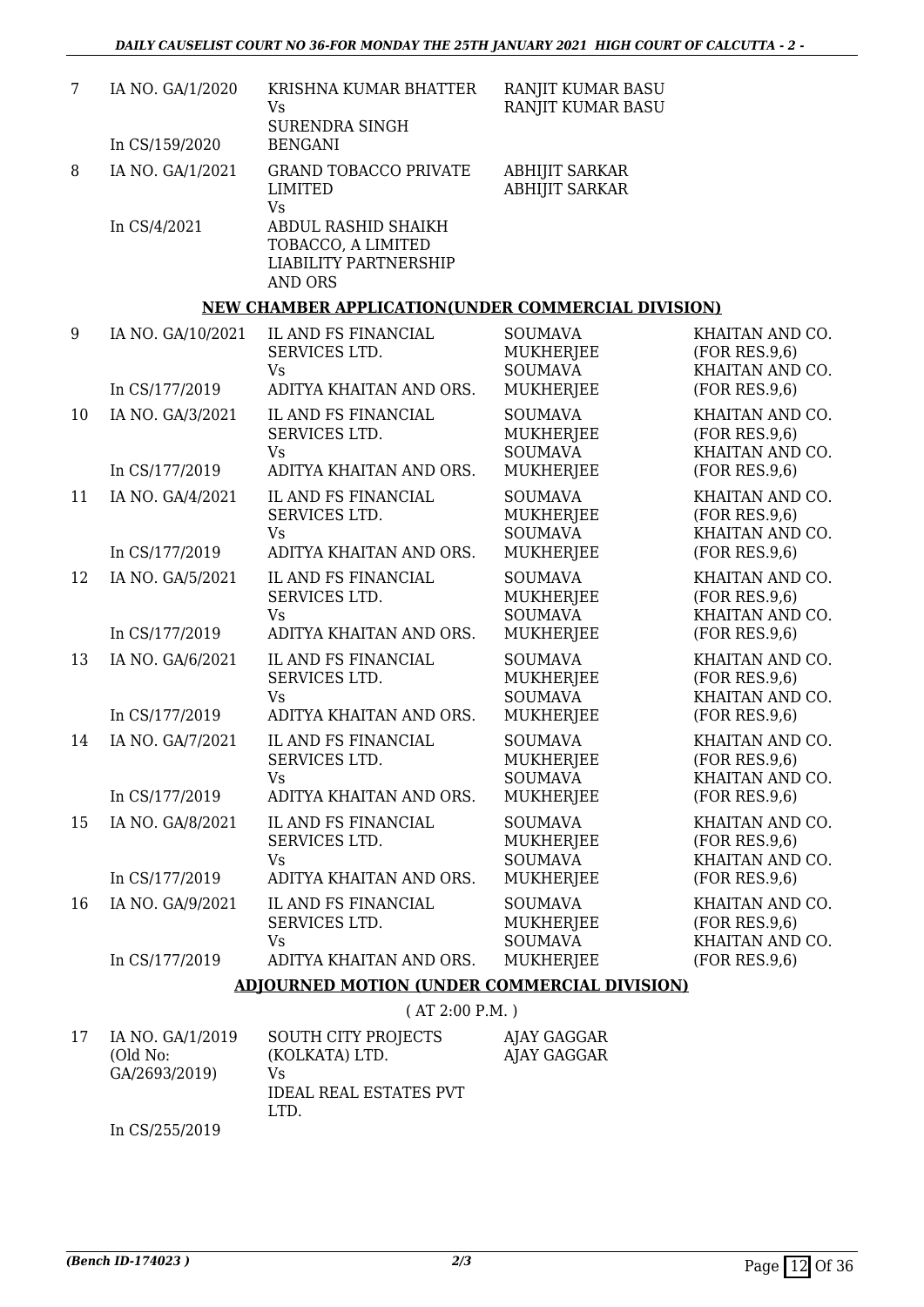| 18 | IA NO. GA/1/2020<br>In CS/52/2020 | CTS INDUSTRIES LIMITED<br>AND ANR.<br>Vs<br>TILAK RATAN REALTORS<br>PRIVATE LIMITED AND ORS. | MEGHAJIT<br><b>MUKHERJEE</b><br><b>MEGHAJIT</b><br><b>MUKHERJEE</b> |
|----|-----------------------------------|----------------------------------------------------------------------------------------------|---------------------------------------------------------------------|
| 19 | IA NO. GA/1/2020                  | <b>INSTITUTE FOR INDIAN</b><br><b>LABOUR</b><br>Vs                                           | <b>FOX AND MANDAL</b><br>FOX AND MANDAL                             |
|    | In CS/80/2020                     | TERAI TEA COMPANY<br><b>LIMITED</b>                                                          |                                                                     |
| 20 | IA NO. GA/2/2020                  | <b>INSTITUTE FOR INDIAN</b><br><b>LABOUR</b><br>Vs.                                          | <b>FOX AND MANDAL</b><br>FOX AND MANDAL                             |
|    | In CS/80/2020                     | TERAI TEA COMPANY<br><b>LIMITED</b>                                                          |                                                                     |
| 21 | IA NO. GA/1/2020                  | <b>GANESH GRAINS LIMITED</b><br><b>ANDANR</b><br><b>Vs</b>                                   | KHAITAN AND CO<br><b>KHAITAN AND CO</b>                             |
|    | In CS/92/2020                     | <b>SHREE GANESH BESAN</b><br><b>MILL AND ORS</b>                                             |                                                                     |
| 22 | IA NO. GA/1/2020                  | ANUMATI CONSULTANCY<br>AND SERVICES PRIVATE<br><b>LIMITED</b>                                | KHAITAN AND CO.<br>KHAITAN AND CO.                                  |
|    | In CS/142/2020                    | Vs<br><b>WELLSIDE GLOBAL</b><br>PRIVATE LIMITED                                              |                                                                     |
| 23 | AP/353/2020                       | TANTIA CONSTRUCTIONS<br><b>LIMITED</b><br><b>VS</b><br>UNION OF INDIA                        | M/S. R. N. GHOSE<br><b>AND ASSOCIATES</b>                           |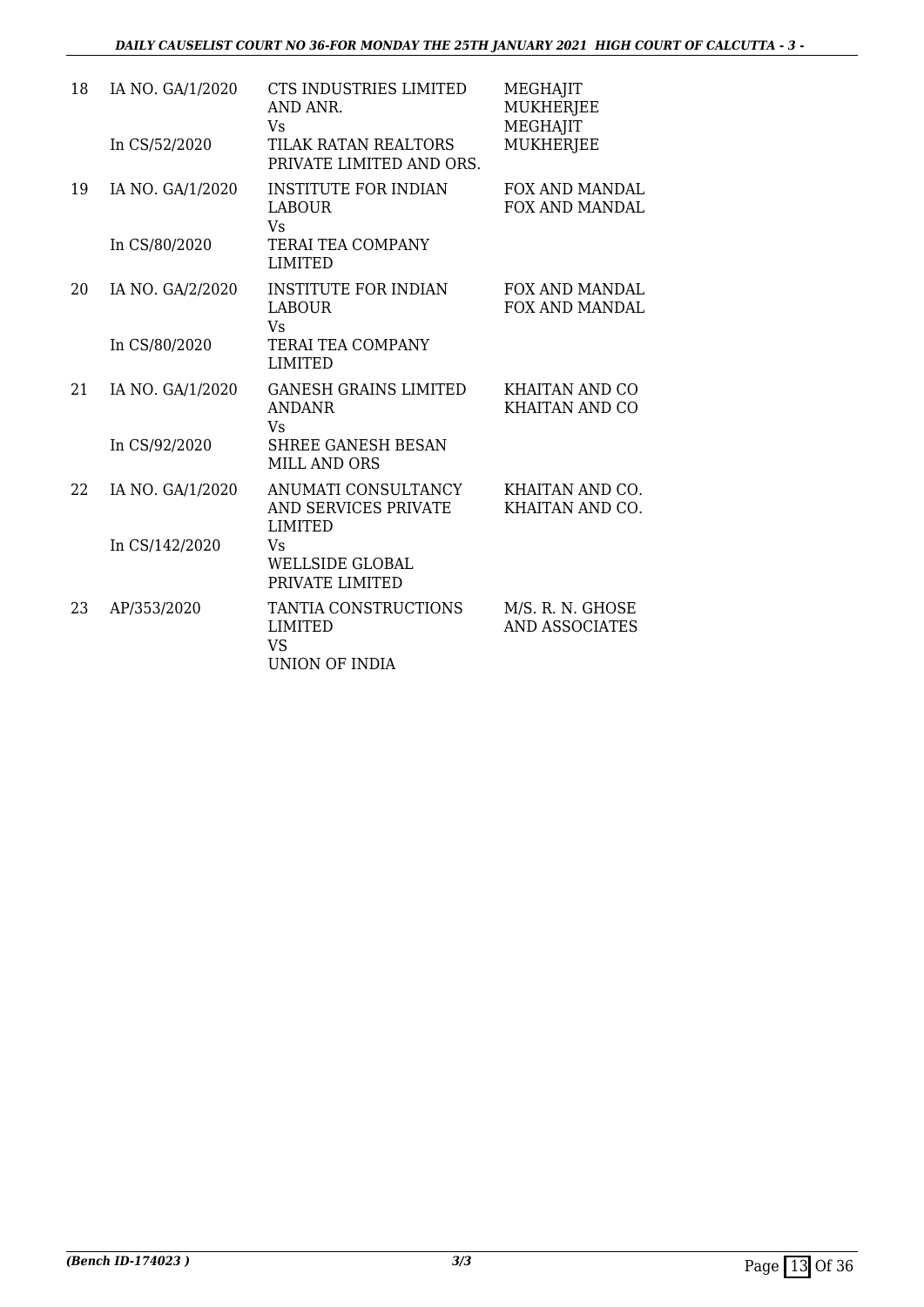

## **Original Side**

**DAILY CAUSELIST For Monday The 25th January 2021**

**COURT NO. 36 SINGLE BENCH (SB-I) AT 10:45 AM HON'BLE JUSTICE DEBANGSU BASAK (VIA VIDEO CONFERENCE)**

### **NOTE:MATTERS WILL BE TAKEN UP THROUGH PHYSICAL HEARING ONLY WHEN BOTH THE PARTIES ARE AGREED.**

### **TO BE MENTIONED**

| 1 | AP/342/2020                                    | NARBHERAM POWER AND<br>[FOR WITHDRAWN] STEEL PRIVATE LIMITED<br>AND ANR.<br><b>VS</b> | <b>ASHOK KUMAR</b><br><b>SINGH</b> |
|---|------------------------------------------------|---------------------------------------------------------------------------------------|------------------------------------|
|   |                                                | SREI EQUIOMENT FINANCE<br>LIMITED AND ORS.                                            |                                    |
| 2 | AP/343/2020<br>[FOR WITHDRAWN] PRIVATE LIMITED | TRANSFORM STEEL<br><b>VS</b>                                                          | <b>ASHOK KUMAR</b><br><b>SINGH</b> |
|   |                                                | <b>SREI EQUIPMENT FINANCE</b><br>LIMITED AND ORS.                                     |                                    |
|   |                                                | <b>PRESENTATION OF PLAINT</b>                                                         |                                    |
| 3 | CS/129/2020                                    | <b>SANKAR KUMAR DAS</b><br><b>VS</b>                                                  | <b>RITA MALLICK</b>                |
|   |                                                | <b>EMAMI AGROTECH</b><br>LIMITED AND ORS.                                             |                                    |
|   |                                                | <b>NEW MOTIONS</b>                                                                    |                                    |
| 4 | IA NO. GA/217/2021                             | <b>KANTIMOY KUNDU</b><br>CHOWDHURY AND ORS<br>Vs                                      | S. K. GHOSH                        |
|   | In CS/978/1935                                 | <b>SUMITRA KUNDU</b><br>CHOUDHURY AND ORS.                                            |                                    |
| 5 | IA NO. GA/2/2020                               | SRI BISWANATH DUTTA<br>Vs                                                             | <b>ANIRBAN</b><br><b>PRAMANICK</b> |
|   | In CS/253/2012                                 | <b>SMT. SWAPNA DUTTA &amp;</b><br>ORS.                                                | <b>ANIRBAN</b><br><b>PRAMANICK</b> |
| 6 | IA NO. GA/3/2020                               | SRI BISWANATH DUTTA<br>Vs                                                             | <b>ANIRBAN</b><br><b>PRAMANICK</b> |
|   | In CS/253/2012                                 | <b>SMT. SWAPNA DUTTA &amp;</b><br>ORS.                                                | <b>ANIRBAN</b><br><b>PRAMANICK</b> |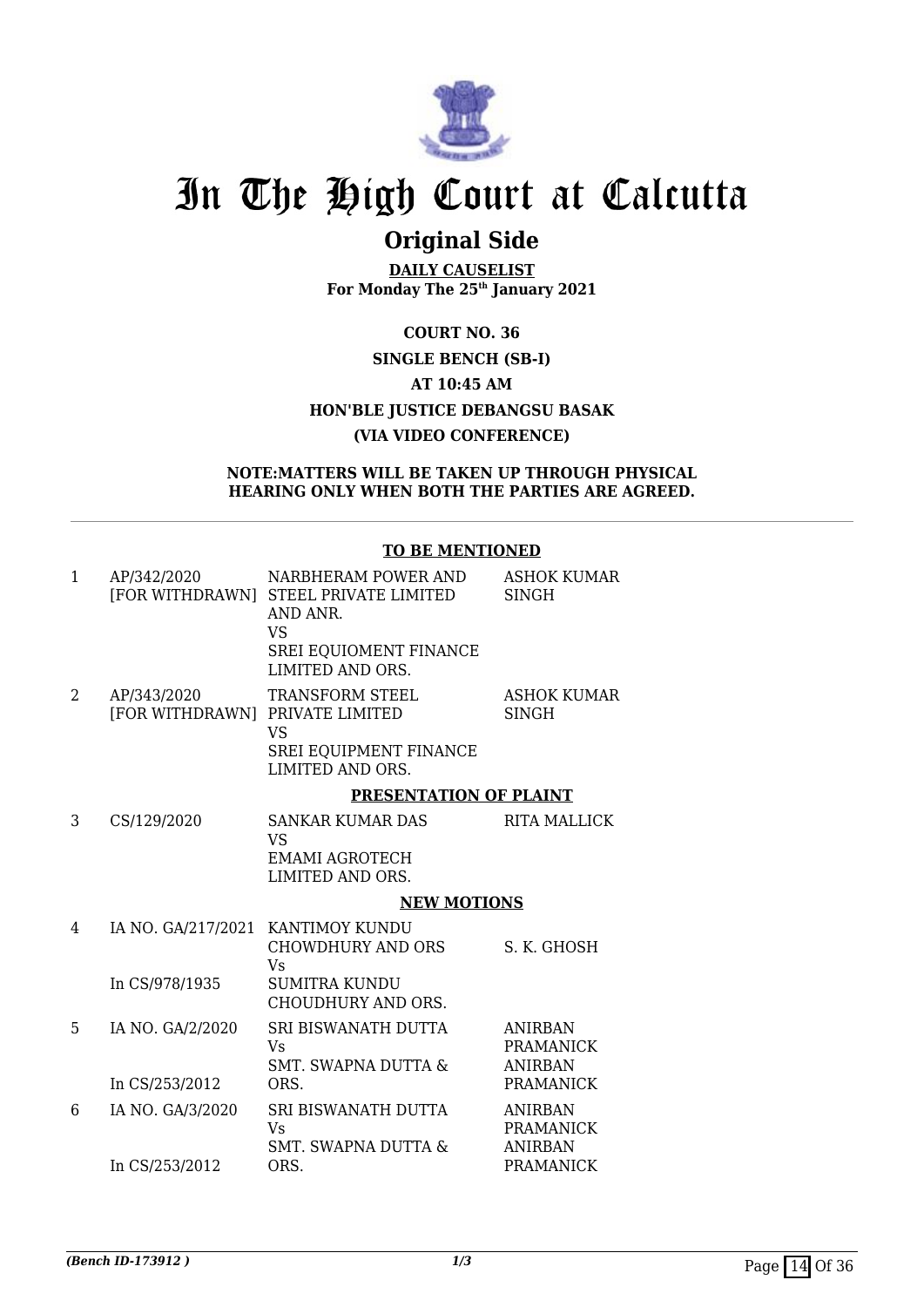| 7  | IA NO. GA/2/2020<br>(Old No:<br>GA/558/2020) | MALEK TARAFDAR & ANR<br>Vs<br>SHAMIMUR RAHAMAN<br><b>CHOWDHURY</b>                                       | <b>ANIRBAN DAS</b>                                  |                                   |
|----|----------------------------------------------|----------------------------------------------------------------------------------------------------------|-----------------------------------------------------|-----------------------------------|
|    | In AP/824/2017                               |                                                                                                          |                                                     |                                   |
| 8  | IA NO. GA/2/2020                             | HIMALAYA VINTRADE<br>PRIVATE LIMITED<br>Vs                                                               | <b>SURENDRA DUBE</b>                                |                                   |
|    | In CS/245/2018                               | MIRZA HABIBULLAH<br>KHALEELI & ORS.                                                                      |                                                     |                                   |
| 9  | AP/439/2019                                  | SREI EQUIPMENT FINANCE<br>LIMITED<br><b>VS</b>                                                           | SRIVASRAVA AND CO.                                  |                                   |
| 10 | AP/855/2019                                  | <b>SARJUN YADAV</b><br>MAGMA FINCORP LIMITED                                                             | SINHA AND CO.                                       |                                   |
|    |                                              | <b>VS</b><br>MAPHIJUL MALLIK AND<br>ANR.                                                                 |                                                     |                                   |
| 11 | IA NO. GA/1/2020                             | KOLKATA METROPOLITAN<br>DEVELOPMENT AUTHORITY                                                            | <b>SANCHARI</b><br><b>CHAKRABORTY</b>               |                                   |
|    | [S.A.]<br>In AP/351/2020                     | <b>Vs</b><br><b>SOUTH CITY PROJECTD</b><br>(KOLKATA) LTD AND ANR                                         | <b>SANCHARI</b><br><b>CHAKRABORTY</b>               |                                   |
|    |                                              | <b>NEW CHAMBER APPLICATIONS</b>                                                                          |                                                     |                                   |
| 12 | IA NO. GA/7/2021                             | IN THE GOODS OF :<br>CHANDRAKALA DEVI SARAF<br>(DEC)                                                     | M/S. CHATTERJEE,<br>SIL AND CO.<br>M/S. CHATTERJEE, |                                   |
|    | In PLA/197/2014                              | <b>Vs</b>                                                                                                | SIL AND CO.                                         |                                   |
| 13 | EC/179/2017                                  | RASHMI CEMENT LIMITED<br><b>VS</b><br>M/S. CORE MINERALS                                                 | ATISH GHOSH &<br><b>ASSOCIATES</b>                  | <b>SARADA</b><br><b>HARIHARAM</b> |
|    |                                              | IA NO: GA/2/2020, GA/3/2020(Old No:GA/932/2020)                                                          |                                                     |                                   |
|    | 14 EC/324/2019                               | SPX FLOW TECHNOLOGY<br>SINGAPORE PTE LTD<br><b>VS</b><br>SANJAY JAIN                                     | RAJASHREE<br><b>KUNDALIA</b>                        |                                   |
|    | IA NO: GA/1/2019(Old No:GA/2548/2019)        |                                                                                                          |                                                     |                                   |
| 15 | EC/543/2019                                  | <b>SOURAV CHANDIDAS</b><br><b>GANGULY</b><br><b>VS</b><br>PERCEPT TALENT<br>MANAGEMENT LTD. AND<br>ANR.  | SINHA AND CO.                                       |                                   |
| 16 | EC/207/2020                                  | TRANSMISSION (INDIA)<br><b>ENGINEERS</b><br><b>VS</b><br><b>EVEREST INFRA ENERGY</b><br>LIMITED AND ANR. | <b>RITESH KUMAR</b><br><b>GANGULY</b>               |                                   |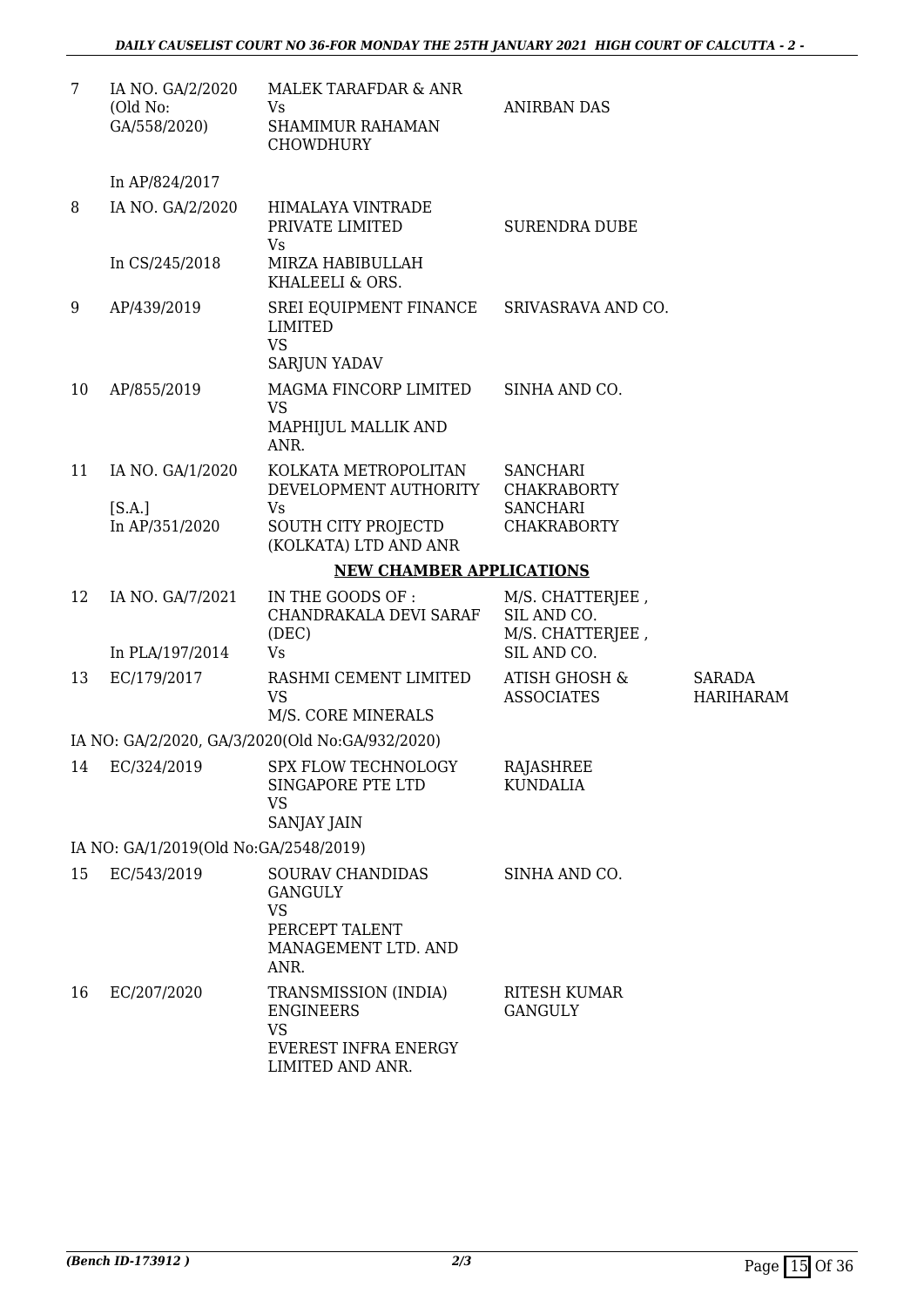| 17 | EC/270/2020 | <b>DOORS CONSTRUCTION</b><br>COMPANY | SARAJIT MITRA |
|----|-------------|--------------------------------------|---------------|
|    |             | VS                                   |               |
|    |             | STATE OF WEST BENGAL                 |               |

### **COMPANY MATTER ADJOURNED**

( AT 2:00 P.M. )

| 18 | IA NO. CA/3/2019<br>(Old No: | IN THE MATTER OF : IAG<br>COMPANY LTD -AND- | NILAY SENGUPTA<br>NILAY SENGUPTA |
|----|------------------------------|---------------------------------------------|----------------------------------|
|    | CA/78/2019)                  | Vs.                                         |                                  |
|    | <u>.</u>                     | M/S SWASTIK ROADWAYS                        |                                  |

[S.A.] In CP/202/2013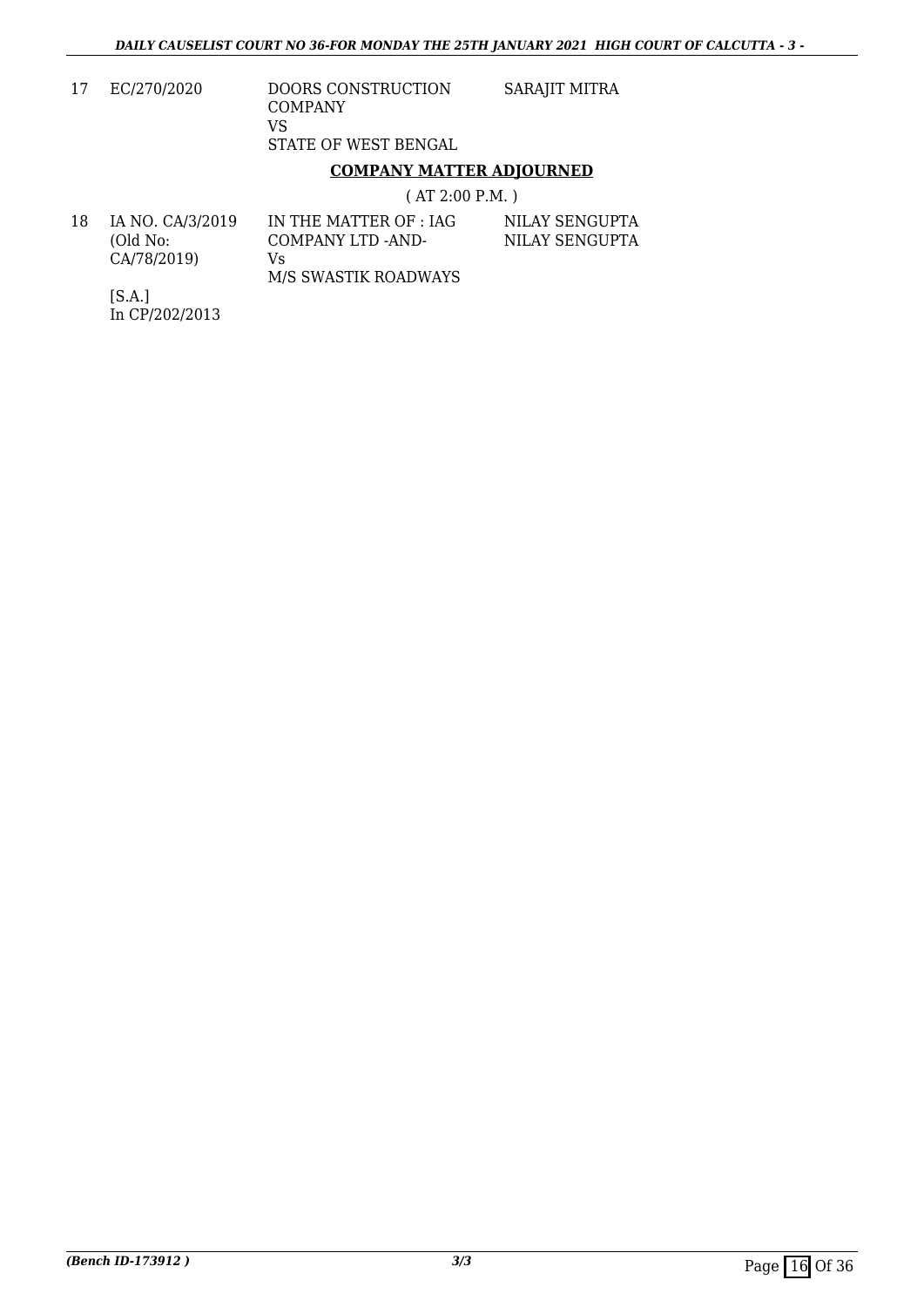

## **Original Side**

**DAILY CAUSELIST For Monday The 25th January 2021**

**COURT NO. 38 SINGLE BENCH (SB-II, COMMERCIAL BENCH) AT 2:00 PM HON'BLE JUSTICE ASHIS KUMAR CHAKRABORTY (VIA VIDEO CONFERENCE)**

**NOTE:MATTERS WILL BE TAKEN UP THROUGH PHYSICAL HEARING ONLY WHEN BOTH THE PARTIES ARE AGREED.**

**NOTE: ORIGINAL SIDE MATTERS WILL BE TAKEN UP FROM 2:00 P.M.**

**NOTE: MENTIONING WILL BE PERMITTED ONLY ON THE VIRTUAL MODE INDICATING GROUP(S) OR SECTION(S) ALONG WITH GROUND OF URGENCY.**

**NOTE: COMMERCIAL BENCH WILL BE TAKEN UP FIRST.**

**ON AND FROM MONDAY, 18TH JANUARY, 2021 TO FRIDAY, 29TH JANUARY, 2021 WILL TAKE, IN ADDITION TO HIS OWN LIST AND DETERMINATION, THE LIST AND DETERMINATION OF HON'BLE JUSTICE MOUSHUMI BHATTACHARYA**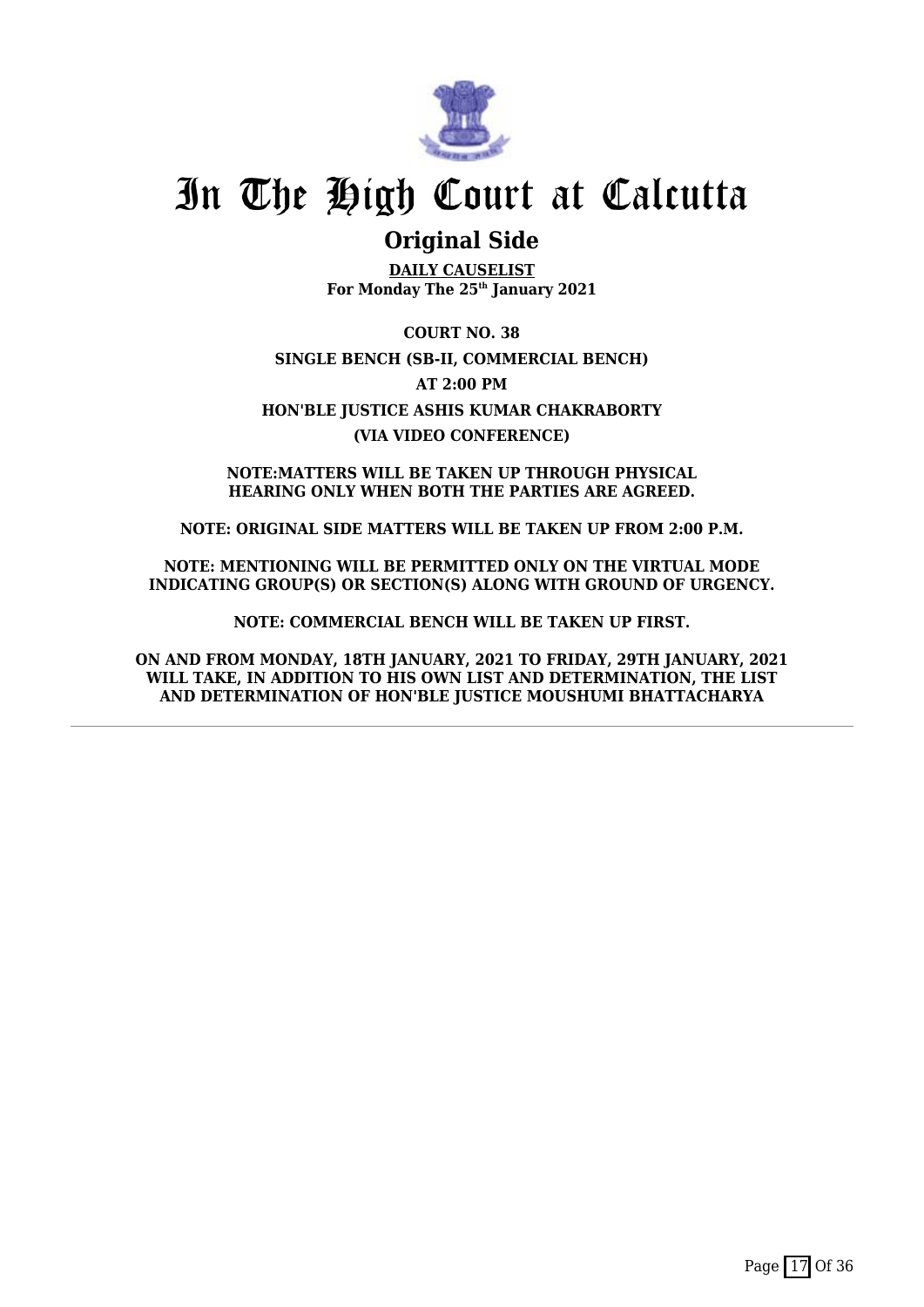

### **Original Side**

**DAILY CAUSELIST For Monday The 25th January 2021**

### **COURT NO. 38 SINGLE BENCH (SB-II) AT 2:00 PM HON'BLE JUSTICE ASHIS KUMAR CHAKRABORTY (VIA VIDEO CONFERENCE)**

#### **NOTE:MATTERS WILL BE TAKEN UP THROUGH PHYSICAL HEARING ONLY WHEN BOTH THE PARTIES ARE AGREED.**

### **NOTE: ORIGINAL SIDE MATTERS WILL BE TAKEN UP FROM 2:00 P.M.**

**NOTE: MENTIONING WILL BE PERMITTED ONLY ON THE VIRTUAL MODE INDICATING GROUP(S) OR SECTION(S) ALONG WITH GROUND OF URGENCY.**

**NOTE: COMMERCIAL BENCH WILL BE TAKEN UP FIRST.**

**ON AND FROM MONDAY, 18TH JANUARY, 2021 TO FRIDAY, 29TH JANUARY, 2021 WILL TAKE, IN ADDITION TO HIS OWN LIST AND DETERMINATION, THE LIST AND DETERMINATION OF HON'BLE JUSTICE MOUSHUMI BHATTACHARYA.**

#### **TO BE MENTIONED** 1 IA NO. GA/10/2021  $[S.A.]$ In CS/227/2004 BHAGWATI DEVELOPERS PVT. LTD. Vs TUHIN KANTI GHOSH JHUNJHUNWALA JHUNJHUNWALA &  $CO<sub>2</sub>$ 2 IA NO. GA/6/2021  $[S.A.]$ In CS/36/2013 VISHNU NARAYAN KASHYAP AND ANR. Vs ANUP KUMAR JAISWAL & ORS. ANIRUDDHA SINHA ANIRUDDHA SINHA MUKHERJEE ASSOCIATES **MUKHERIEE** ASSOCIATES **NEW MOTIONS (SECTION 34)** 3 AP/387/2020 UNION OF INDIA AND ANR VS DINESH INFRAPROJECTS PVT LTD APARNA BANERJEE 4 AP/28/2021 RINA SINGH VS CHOLAMANDALAM INVESTMENT AND FINANCE COMPANY LIMITED AND ORS **MUKHERIEE** ASSOCIATES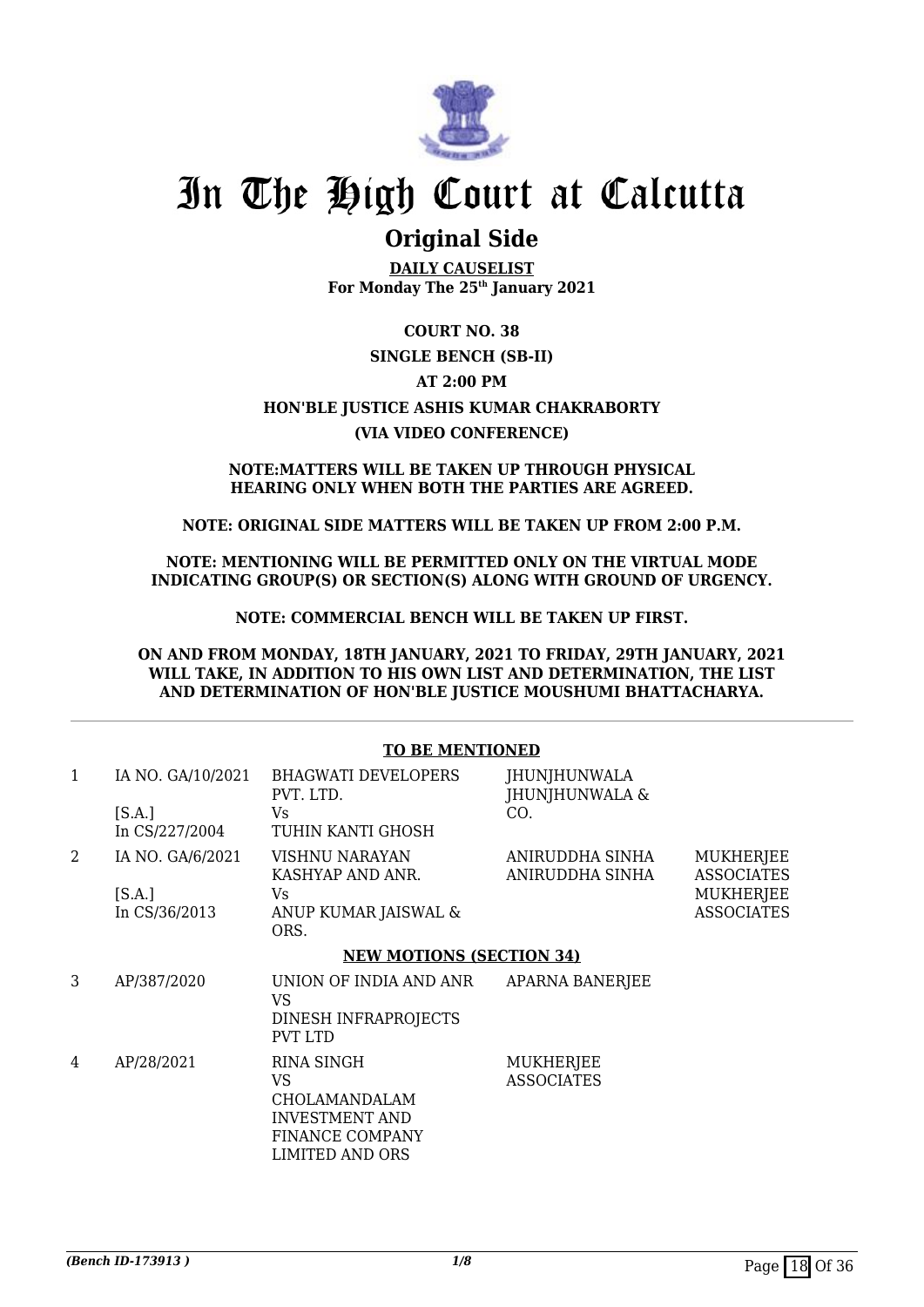| 5  | AP/29/2021                                    | PANCHU RAJAK AND ANR<br><b>VS</b>                                                                                                           | MUKHERJEE<br><b>ASSOCIATES</b>   |                      |
|----|-----------------------------------------------|---------------------------------------------------------------------------------------------------------------------------------------------|----------------------------------|----------------------|
|    |                                               | CHOLAMANDALAM<br><b>INVESTMENT AND</b>                                                                                                      |                                  |                      |
|    |                                               | FINANCE COMPANY LTD                                                                                                                         |                                  |                      |
|    |                                               | <b>ADJOURNED MOTION (SECTION-11)</b>                                                                                                        |                                  |                      |
| 6  | AP/348/2019                                   | R.K.ASSOCIATES AND<br>HOTELIERS PVT LTD<br><b>VS</b><br><b>EASTERN</b><br>RAILWAY, THROUGH ITS<br><b>DEPUTY CHIEF</b><br>COMMERCIAL MANAGER | M/S. L.P.AGARWALLA<br>AND CO.    |                      |
| 7  | IA NO. GA/1/2020<br>(Old No:<br>GA/1242/2020) | CHANDRA SEKHAR GUPTA<br>Vs<br>THE DEPUTY<br><b>COMMISSIONER WORKS</b><br><b>ENGINEERS (CONTRACTS)</b>                                       | PRAN GOPAL DAS<br>PRAN GOPAL DAS |                      |
|    | In AP/97/2020                                 |                                                                                                                                             |                                  |                      |
| 8  | AP/361/2019                                   | RELIANCE COMMERCIAL<br><b>FINANCE LIMITED</b><br><b>VS</b><br><b>AXIS BANK LIMITED</b>                                                      | ABM ASSOCIATES                   | <b>AMRIN KHATOON</b> |
| 9  | AP/251/2020                                   | <b>BLA PROJECTS PRIVATE</b><br><b>LIMITED</b><br><b>VS</b><br>WEST BENGAL POWER<br>DEVELOPMENT<br><b>CORPORATION LIMITED</b>                | DEBDEEP SINHA                    |                      |
| 10 | AP/283/2020                                   | INDWELL CONSTRUCTIONS<br>PVT. LIMITED<br><b>VS</b><br><b>BHARAT HEAVY</b><br>ELECTRICALS LIMITED<br>(BHEL)                                  | PAL CHOUDHURI<br>AND CO.         |                      |
| 11 | AP/318/2020                                   | LAXMI PAT SURANA<br><b>VS</b><br><b>FUTURE ENTERPRISES</b><br><b>LIMITED AND ANR</b>                                                        | ARINDAM PAUL                     |                      |
|    |                                               | <b>NEW MOTIONS (SECTION 11)</b>                                                                                                             |                                  |                      |
| 12 | AP/388/2019                                   | KIRAN PATRA AND ANR<br><b>VS</b><br>RATNA DEY AND ORS                                                                                       | <b>SOUMO CHAUDHURY</b>           |                      |
| 13 | AP/32/2020                                    | KRISHNA REALTY<br><b>VS</b><br>KASHI NATH ROY                                                                                               | <b>SOM NATH NAG</b>              |                      |
| 14 | AP/303/2020                                   | KAASHVI ESTATE<br><b>VS</b><br>RAMA NARAYANA<br><b>EDUCATION TRUST</b>                                                                      | <b>SANDIP AGARWAL</b><br>AND CO  |                      |
| 15 | AP/76/2020                                    | <b>SUBHRA GHOSH</b><br><b>VS</b><br><b>SMT MAYA GHOSH AND</b><br><b>ORS</b>                                                                 | <b>MR ANIRBAN DAS</b>            |                      |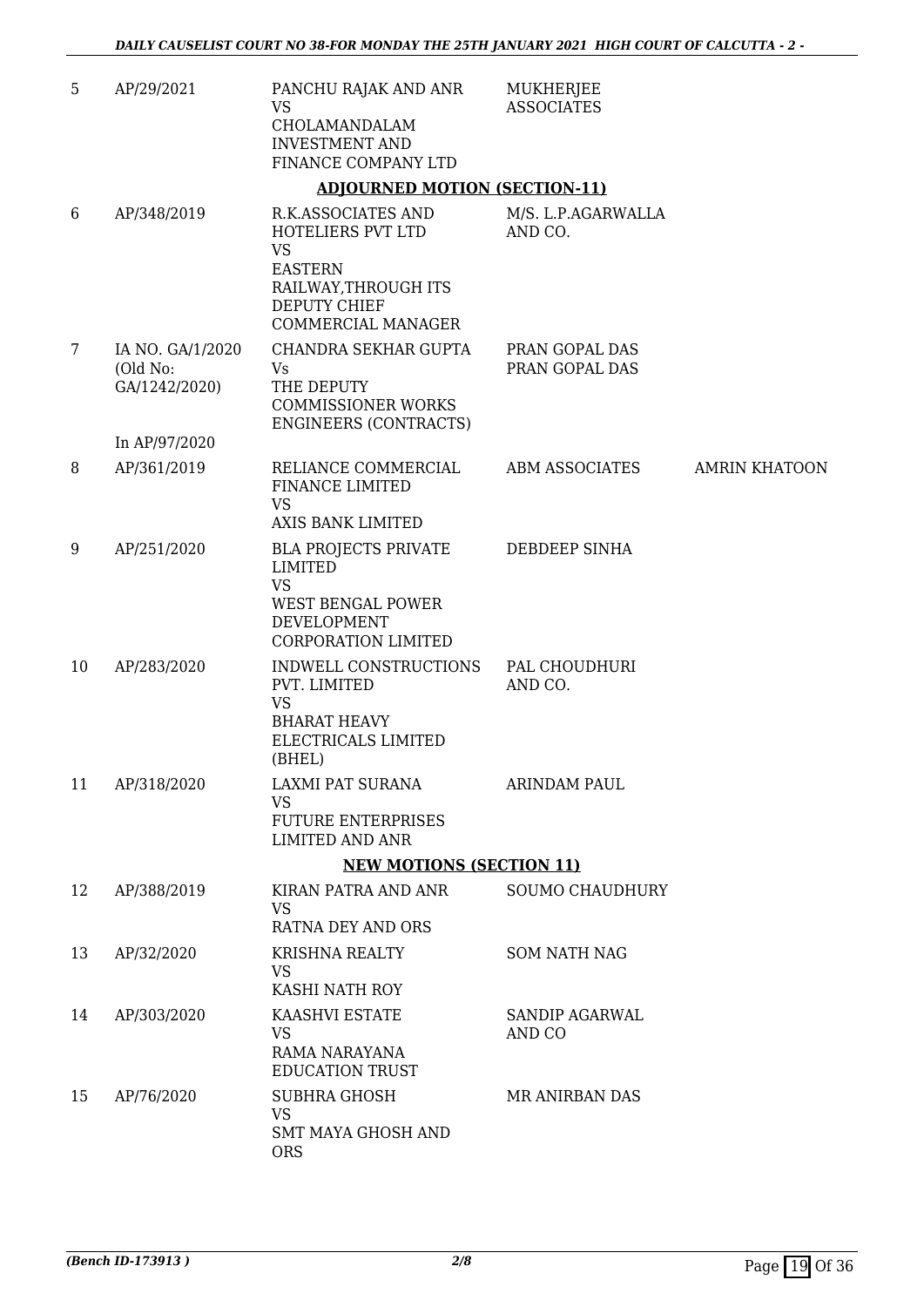| 16 | AP/147/2020                          | ACE ENGINEERING<br>INFRATECH (I) PVT. LTD.<br><b>VS</b><br><b>BHARAT HEAVY</b><br>ELECTRICALS LIMITED                                           | PAWAN KUMAR<br>MAHESHWARI               |
|----|--------------------------------------|-------------------------------------------------------------------------------------------------------------------------------------------------|-----------------------------------------|
| 17 | AP/200/2020                          | M/S. REMCO AND CO.<br><b>VS</b><br>UNION OF INDIA AND ORS.                                                                                      | <b>RAHUL SARKAR</b>                     |
|    | IA NO: GA/1/2020(Old No:GA/878/2020) |                                                                                                                                                 |                                         |
| 18 | AP/220/2020                          | <b>SK. ANWAR HAQUE AND</b><br>ANR.<br><b>VS</b><br>AMINA BEGUM AND ORS.                                                                         | <b>SHUVANIL</b><br><b>CHAKRABORTY</b>   |
| 19 | AP/278/2020                          | M/S. MCNALLY BHARAT<br>ENGINEERING CO. LTD.<br><b>VS</b><br>STEEL AUTHORITY OF<br><b>INDIA LIMITED</b>                                          | <b>SOMDUTTA</b><br><b>BHATTACHARYYA</b> |
| 20 | AP/279/2020                          | UNIVERSAL CONSORTIUM<br>OF ENGINEERS PVT LTD<br><b>VS</b><br>SRI KANAK MITRA AND ANR                                                            | MAHESWARI<br><b>SHARMA</b>              |
| 21 | AP/304/2020                          | KAUSHIK MUKHERJEE<br><b>VS</b><br>THE STEEL AUTHORITY OF<br><b>INDIA LIMITED AND ANR</b>                                                        | SATRAJIT SINHA ROY                      |
| 22 | AP/312/2020                          | <b>RIPLEY AND CO</b><br>STEVEDORING AND<br><b>HANDLING PRIVATE</b><br><b>LIMITED</b><br><b>VS</b><br>STEEL AUTHORITY OF<br><b>INDIA LIMITED</b> | <b>TIRTHANKAR DAS</b>                   |
| 23 | AP/316/2020                          | SHREE LAXMI IRON AND<br>STEEL WORKS PRIVATE<br>LIMITED<br><b>VS</b><br>THE EASTERN RAILWAY<br>AND ORS.                                          | <b>AVIJIT DEY</b>                       |
| 24 | AP/319/2020                          | TARUN KANTI DAS<br><b>VS</b><br>UNION OF INDIA AND ANR.                                                                                         | <b>SOURAV CHATTERJEE</b>                |
| 25 | AP/321/2020                          | G. P. TRONICS PRIVATE<br>LIMITED AND ANR.<br><b>VS</b><br><b>SOLIEL RESTAURANT</b><br>PRIVATE LIMITED                                           | <b>SANDERSONS AND</b><br><b>MORGANS</b> |
| 26 | AP/326/2020                          | M/S. BALAJEE EDUCATION<br>PRIVATE LIMITED<br><b>VS</b><br><b>BISHWAJIT BARNWAL</b>                                                              | <b>SOUMA SIL</b>                        |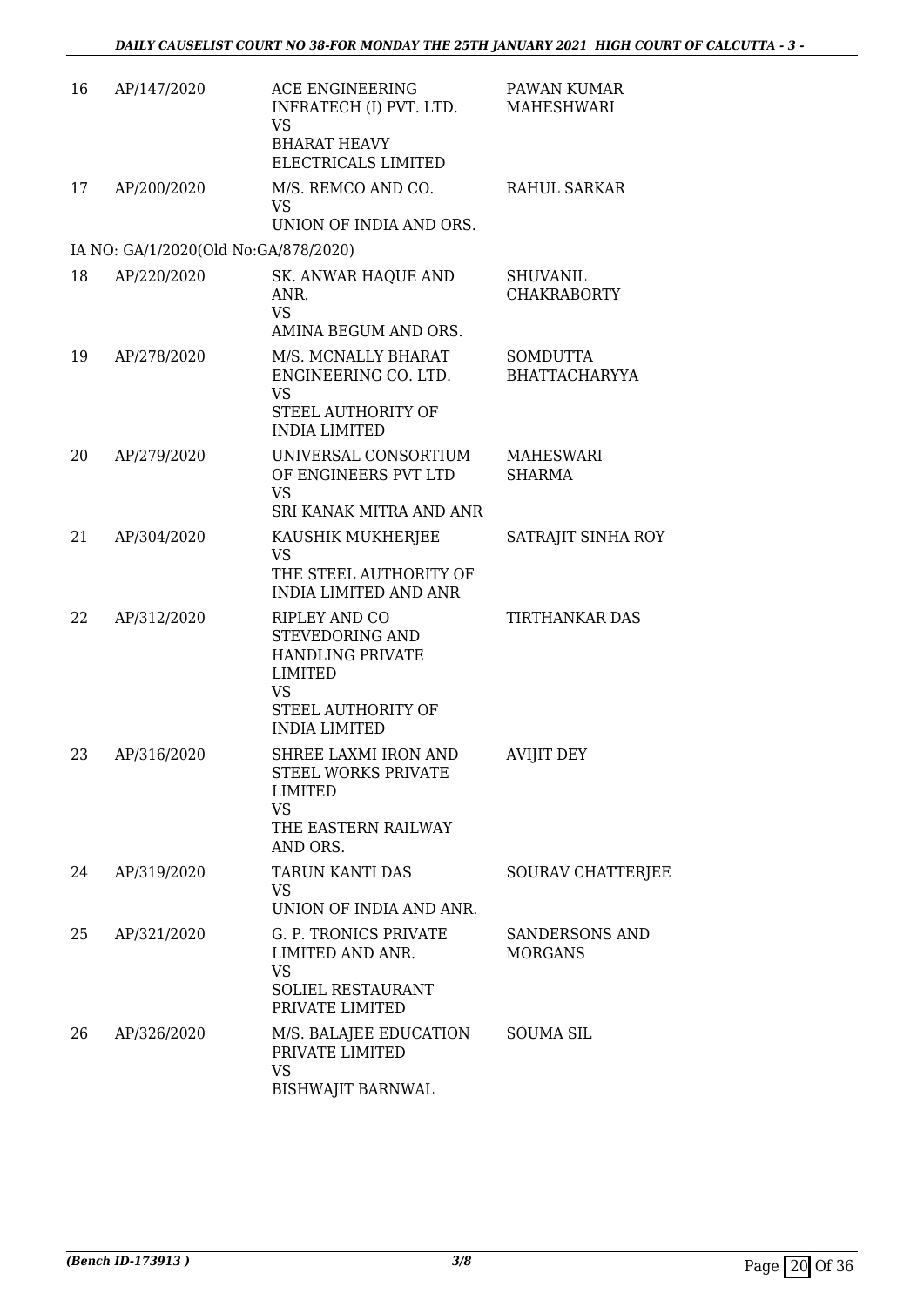| 27 | AP/329/2020 | <b>GILLANDERS ARBUTHNOT</b><br>AND CO. LTD.<br><b>VS</b><br>STEEL AUTHORITY OF<br><b>INDIA LIMITED</b>                      | <b>ABHIJIT RAY</b>                       |
|----|-------------|-----------------------------------------------------------------------------------------------------------------------------|------------------------------------------|
| 28 | AP/330/2020 | KRANTI INFRA PROJECTS<br>PRIVATE LIMITED<br><b>VS</b><br>SREI EQUIPMENT FINANCE<br><b>LIMITED</b>                           | <b>RUNA PALIT</b>                        |
| 29 | AP/332/2020 | B. B. R. CONSTRUCTION<br><b>COMPANY</b><br><b>VS</b><br><b>UNION OF INDIA</b>                                               | A. N.<br><b>BHATTACHARYYA</b><br>AND CO. |
| 30 | AP/333/2020 | CIVTECH INDIA PRIVATE<br>LIMITED<br><b>VS</b><br>THE ORIENTAL INSURANCE<br>CO. LTD.                                         | <b>NAYAN RAKSHIT</b>                     |
| 31 | AP/335/2020 | AIRCARE ENTERPRISES<br>AND ORS.<br><b>VS</b><br>LEVER FOUNDATION, WEST<br><b>BENGAL AND ANR.</b>                            | <b>AVIJIT DEY</b>                        |
| 32 | AP/337/2020 | M/S. EASTMAN CRUSHER<br>CO. (P) LTD.<br><b>VS</b><br><b>LARSEN AND TOUBRO</b><br><b>LIMITED</b>                             | <b>GOUTAM KUMAR</b><br><b>GOON</b>       |
| 33 | AP/345/2020 | <b>GYANESHWAR PRASAD</b><br><b>AGARWAL</b><br><b>VS</b><br><b>DISHNET WIRELESS</b><br><b>LIMITED</b>                        | <b>FARHAN GHAFFAR</b>                    |
| 34 | AP/348/2020 | DOLLY CHAKRAVORTY<br>VS<br>SHYAMAL RAY                                                                                      | <b>SHABANA HASIN</b>                     |
| 35 | AP/349/2020 | <b>BHARAT PETROLEUM</b><br><b>CORPORATION LTD</b><br><b>VS</b><br>MAHESH SHAH                                               | <b>SUMAN DEY</b>                         |
| 36 | AP/356/2020 | <b>GOURI SARKAR</b><br><b>VS</b><br>INDIAN OIL CORPORATION<br><b>LIMITED</b>                                                | CHIRANJIB SINHA                          |
| 37 | AP/363/2020 | MCNROE CONSUMER<br>PRODUCTS PRIVATE<br><b>LIMITED</b><br><b>VS</b><br>ALLURE CONSUMER<br>PRODUCTS PRIVATE<br><b>LIMITED</b> | <b>SOBHAN KUMAR</b><br><b>PATHAK</b>     |
| 38 | AP/365/2020 | NAUSHAD ALAM<br>VS<br>PARTHA CHAKRABORTY                                                                                    | <b>MAINAK SWARNOKAR</b>                  |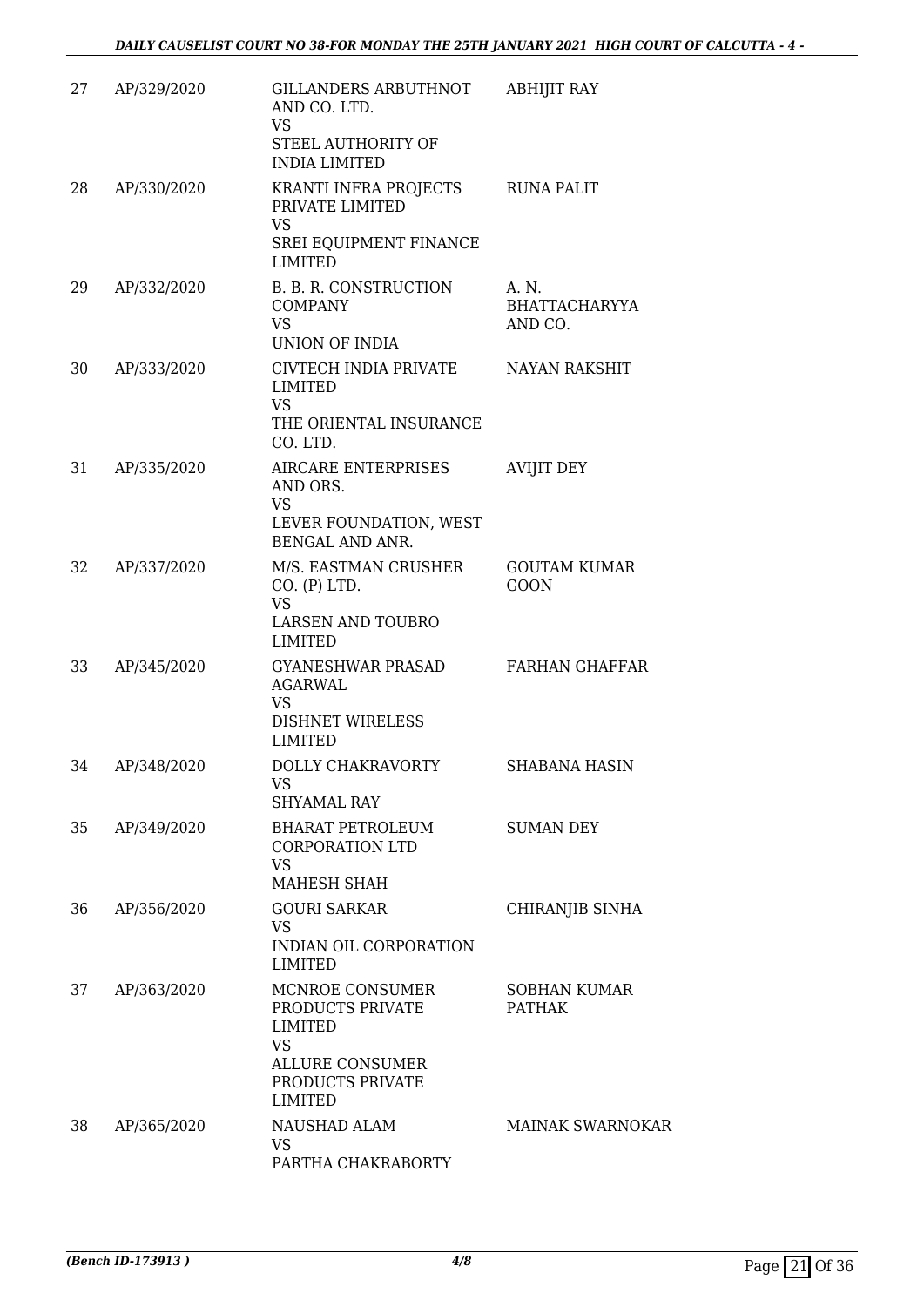| 39 | AP/366/2020 | NAUSHAD ALAM                                                                                                                          | <b>MAINAK SWARNOKAR</b>         |
|----|-------------|---------------------------------------------------------------------------------------------------------------------------------------|---------------------------------|
|    |             | VS.<br>PARTHA CHAKRABORTY                                                                                                             |                                 |
| 40 | AP/370/2020 | <b>BRAITHWAITE AND</b><br><b>COMPANY LTD</b><br><b>VS</b><br>LUCKY EXPORTS AND ORS                                                    | AJY GAGGGAR                     |
| 41 | AP/371/2020 | RREPL-KIPL (JV)<br><b>VS</b><br><b>EASTERN COALFIELDS LTD</b>                                                                         | RIJU GHOSH                      |
| 42 | AP/374/2020 | M/S HINDUSTHAN<br><b>BUILDERS</b><br><b>VS</b><br>IRCON INTERNATIONAL<br><b>LIMITED</b>                                               | SOMNATH SAHA                    |
| 43 | AP/375/2020 | KRISHANU SAHA<br><b>VS</b><br>SUDIP SATYAPRIYA<br><b>CHAKRABORTY</b>                                                                  | PRASANTA KUMAR<br><b>BAGCHI</b> |
| 44 | AP/376/2020 | M/S. ELGI EQUIPMENTS<br>LTD.<br><b>VS</b><br>M/S. HIRANMAYE ENERGY<br>LTD.                                                            | DIPANJAN DATTA                  |
| 45 | AP/378/2020 | INDWELL CONSTRUCTIONS<br>PVT. LIMITED<br><b>VS</b><br><b>BHARAT HEAVY</b><br>ELECTRICALS LIMITED<br>(BHEL)                            | PAL CHOUDHURI<br>AND CO.        |
| 46 | AP/386/2020 | WELLSIDE<br><b>INFRASTRUCTURE PRIVATE</b><br><b>LIMITED</b><br><b>VS</b><br><b>INOX LEISURE LIMITED</b><br><b>AND ORS</b>             | MAYANK KAKRANIA                 |
| 47 | AP/392/2020 | CIVCON CONSTRUCTION<br>PVT. LTD.<br><b>VS</b><br>THE WEST BENGAL SMALL<br><b>INDUSTRIES</b><br><b>DEVELOPMENT</b><br>CORPORATION LTD. | PIYALI DUTTA                    |
| 48 | AP/398/2020 | RANJIT GHOSH<br><b>VS</b><br>SOMDEEP GHOSH AND ANR                                                                                    | FARHAN GHAFFAR                  |
| 49 | AP/403/2020 | SMPL INFRA LIMITED<br>VS.<br>EAST INDIA UDYOG<br><b>LIMITED</b>                                                                       | S KAKRANIA AND CO               |
| 50 | AP/404/2020 | <b>SPML INFRA LTD</b><br><b>VS</b><br>EAST INDIA UDYOG LTD                                                                            | S KAKRANIA AND CO               |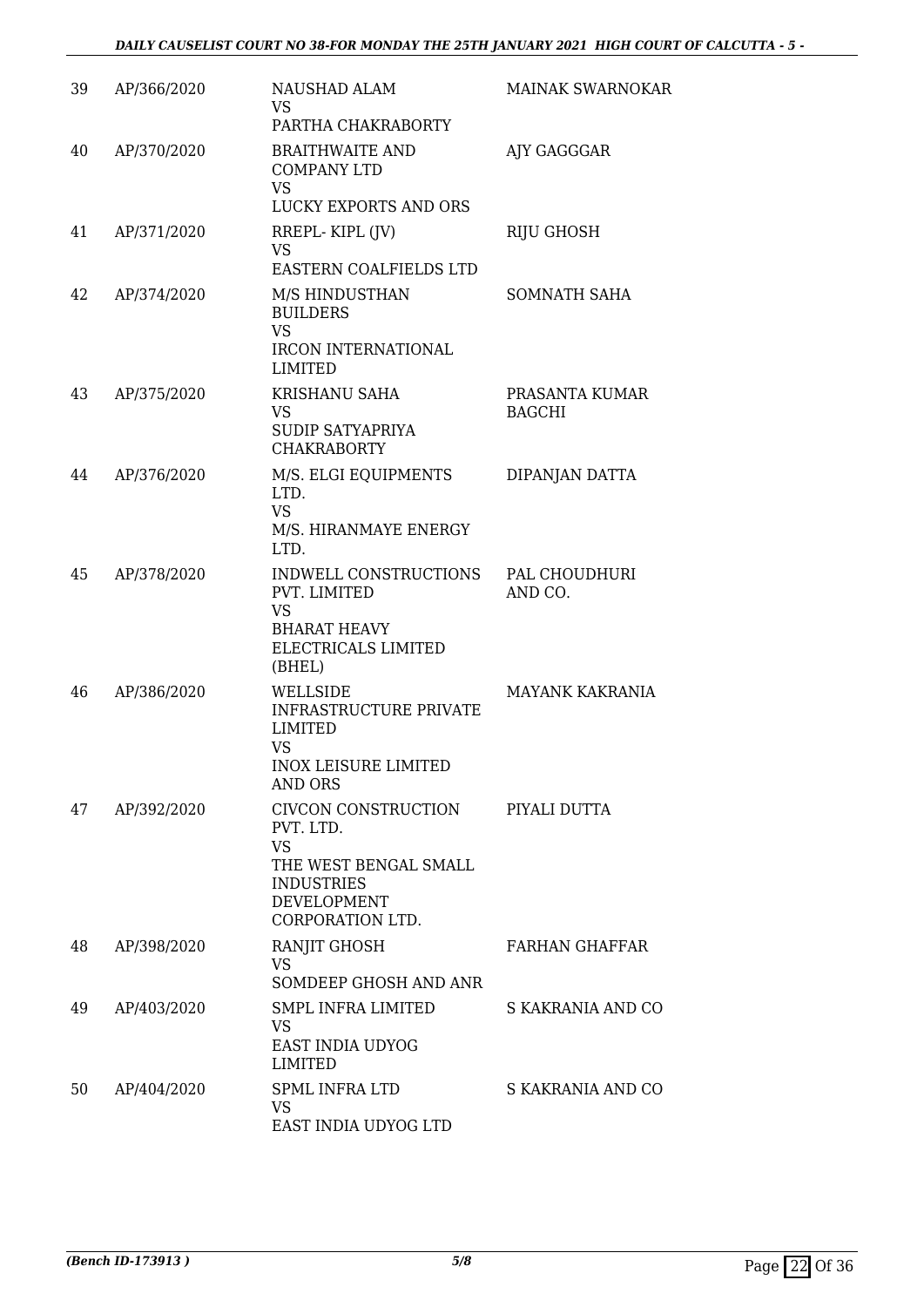| 51 | AP/406/2020 | <b>SPML INFRA LTD</b><br><b>VS</b><br>EAST INDIA UDYOG LTD                                                                    | S KAKRANIA AND CO               |
|----|-------------|-------------------------------------------------------------------------------------------------------------------------------|---------------------------------|
| 52 | AP/407/2020 | <b>SMPL INFRA LIMITED</b><br><b>VS</b><br>EAST INDIA LIMITED                                                                  | S KAKRANIA AND CO               |
| 53 | AP/408/2020 | <b>SPML INFRA LTD</b><br>VS<br>EAST INDIA UDYOG<br><b>LIMITED</b>                                                             | S KAKRANIA AND CO               |
| 54 | AP/412/2020 | SRI HIMSEKHAR DUTTA<br><b>VS</b><br><b>SMT. MOUMITA SARKAR</b>                                                                | <b>DEBASISH</b><br>MUKHOPADHYAY |
| 55 | AP/413/2020 | CIVON CONSTRUCTION PVT<br><b>LTD</b><br><b>VS</b><br><b>IRCON INTERNATIONAL</b><br><b>LIMITED</b>                             | <b>TAPAS SINGHA ROY</b>         |
| 56 | AP/414/2020 | <b>JAYANTI CINEMA PRIVATE</b><br>LIMITED<br><b>VS</b><br><b>GSA RETAIL LIMITED</b><br>(FORMERLY RDB REGENT<br>RETAIL LIMITED) | <b>VICTOR MOSES AND</b><br>CO.  |
| 57 | AP/424/2020 | SAKET INFRADEVELOPERS<br>PRIVATE LIMITED<br>VS<br>CENTARAL INSTITUTE OF<br><b>ROAD TRANSPORT</b>                              | AMRITA PANJA<br><b>MOULICK</b>  |
| 58 | AP/3/2021   | M/S.PREM CHANDRA SINGH<br><b>VS</b><br>UNION OF INDIA                                                                         | <b>BIJON MAJUMDAR</b>           |
| 59 | AP/4/2021   | M/S. PREM CHANDRA<br><b>SINGH</b><br>VS<br>Union of India                                                                     | <b>BIJON MAJUMDAR</b>           |
| 60 | AP/5/2021   | CKJ INVESTMENTS PVT LTD<br><b>VS</b><br>EMKAY GLOBAL FINANCIAL<br><b>SERVICES LTD</b>                                         | PRADIP KUMAR<br><b>SARAWAGI</b> |
| 61 | AP/6/2021   | SRI KRISHNA AND CO.<br>VS<br>SIMPLEX INFRASTRUCTURE<br>LTD.                                                                   | <b>MANDEEP KAUR</b>             |
| 62 | AP/11/2021  | M/S. B. B. M. ENTERPRISES<br><b>VS</b><br>THE STATE OF WEST<br>BENGAL AND ORS.                                                | <b>SUPRATIK BASU</b>            |
| 63 | AP/14/2021  | PAHARPUR COOLING<br><b>TOWERS LTD</b><br><b>VS</b><br><b>BHARAT HEAVY</b><br>ELECTRICALS LTD                                  | <b>S JALAN AND CO</b>           |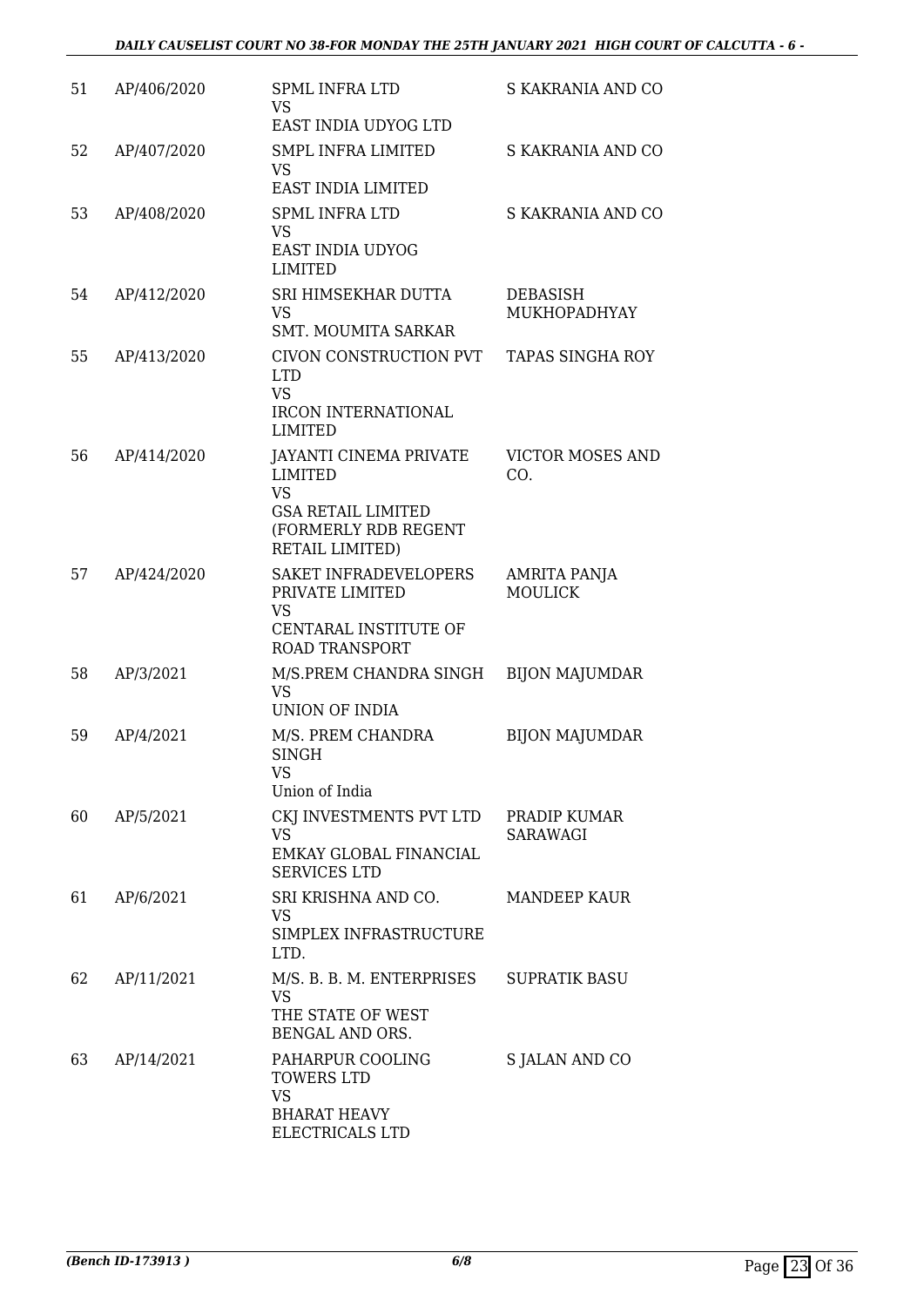| 64 | AP/19/2021                                    | <b>NETAI MAITY</b><br><b>VS</b><br><b>NEMAI MAITY</b>                                                                                                                                                                                                                                                | PARTHA PRATIM<br>MUKHOPADHYAY                      |                            |
|----|-----------------------------------------------|------------------------------------------------------------------------------------------------------------------------------------------------------------------------------------------------------------------------------------------------------------------------------------------------------|----------------------------------------------------|----------------------------|
| 65 | AP/31/2021                                    | <b>JOY INFRAPROJECT</b><br>PRIVATE LIMITED<br><b>VS</b><br>DEBAPRASAD                                                                                                                                                                                                                                | <b>SANKAR KUMAR</b><br><b>SAMANTA</b>              |                            |
|    |                                               | MUKHOPADHYAY                                                                                                                                                                                                                                                                                         |                                                    |                            |
|    |                                               | <b>COMPANY MATTER ADJOURNED</b>                                                                                                                                                                                                                                                                      |                                                    |                            |
| 66 | CP/564/2014                                   | M/S. SHREE BASUKINATH<br>FOOD PROCESSORS LTD.<br><b>VS</b><br>M/S. DHIRAJ AGENCIES PVT.<br>LTD.                                                                                                                                                                                                      | RAHUL KARMAKAR                                     |                            |
| 67 | IA NO. CA/66/2019<br>(Old No:<br>CA/168/2019) | IN THE MATTER OF TATA<br><b>CONSTRUCTION &amp;</b><br>PROJECTS LTD. (IN LIQN.<br><b>Vs</b><br>O/L                                                                                                                                                                                                    | H.K.MITTER<br>H.K.MITTER                           | DEBASISH DE<br>DEBASISH DE |
|    | In BIFR/153/1987                              |                                                                                                                                                                                                                                                                                                      |                                                    |                            |
| 68 | CP/151/2016                                   | RE: M/S. ADITI AGRO OIL<br><b>PVT LTD AND</b><br><b>VS</b>                                                                                                                                                                                                                                           | VIKRAM WADEHRA                                     |                            |
|    |                                               | <b>ASSET RECONSTRUCTION</b><br>COMPANY (INDIA) LTD                                                                                                                                                                                                                                                   |                                                    |                            |
| 69 | CP/152/2016                                   | RE : M/S ADITI OIL<br>EXTRACTION PVT LTD AND<br><b>VS</b><br><b>ASSET RECONSTRUCTION</b><br>COMPANY (INDIA) LTD                                                                                                                                                                                      | VIKRAM WADEHRA                                     |                            |
|    |                                               | <b>MISFEASANCE MATTERS</b>                                                                                                                                                                                                                                                                           |                                                    |                            |
| 70 | IA NO. CA/14/2015<br>(Old No:<br>CA/19/2015)  | IN THE MATTER OF APARNA<br>LIGHTNING (INDIA) PVT.<br>LTD. (IN LIQ)<br>Vs and the Vs of the Vs of the Vs of the Vs of the Vs of the Vs of the Vs of the Vs of the Vs of the Vs of the Vs of the Vs of the Vs of the Vs of the Vs of the Vs of the Vs of the Vs of the Vs of the Vs of the Vs of the V | RANAJIT<br><b>CHOWDHURY</b><br><b>AMITAVA RAHA</b> |                            |
|    | [AT 2:00 P.M.]<br>In CP/40/2009               | -AND- O.L., H.C., CAL, -VS-<br>HARSHMANI PANT & ORS                                                                                                                                                                                                                                                  |                                                    |                            |
|    |                                               | <b>FOR ORDERS</b>                                                                                                                                                                                                                                                                                    |                                                    |                            |
| 71 | IA NO. CA/1/2020                              | IN THE MATTER OF<br>ROLLSPRING (PACKAGING)<br>LIMITED                                                                                                                                                                                                                                                |                                                    |                            |
|    | In CP/478/1987                                | Vs                                                                                                                                                                                                                                                                                                   |                                                    |                            |
| 72 | AP/355/2020                                   | SMARTWORKS COWORKING<br>SPACES PVT. LTD.<br><b>VS</b>                                                                                                                                                                                                                                                | KANODIA AND CO.                                    |                            |
|    |                                               | CODENATION SOLUTIONS<br><b>LLP</b>                                                                                                                                                                                                                                                                   |                                                    |                            |
|    |                                               | <b>SPECIALLY FIXED MATTERS</b>                                                                                                                                                                                                                                                                       |                                                    |                            |
| 73 | AP/829/2019                                   | KOLKATA METRO RAIL<br>CORPORATION LTD<br>VS                                                                                                                                                                                                                                                          | FOX AND MANDAL                                     |                            |
|    |                                               | SIMPLEX INFRASTRUCTURE<br><b>LTD</b>                                                                                                                                                                                                                                                                 |                                                    |                            |

IA NO: GA/1/2020(Old No:GA/18/2020)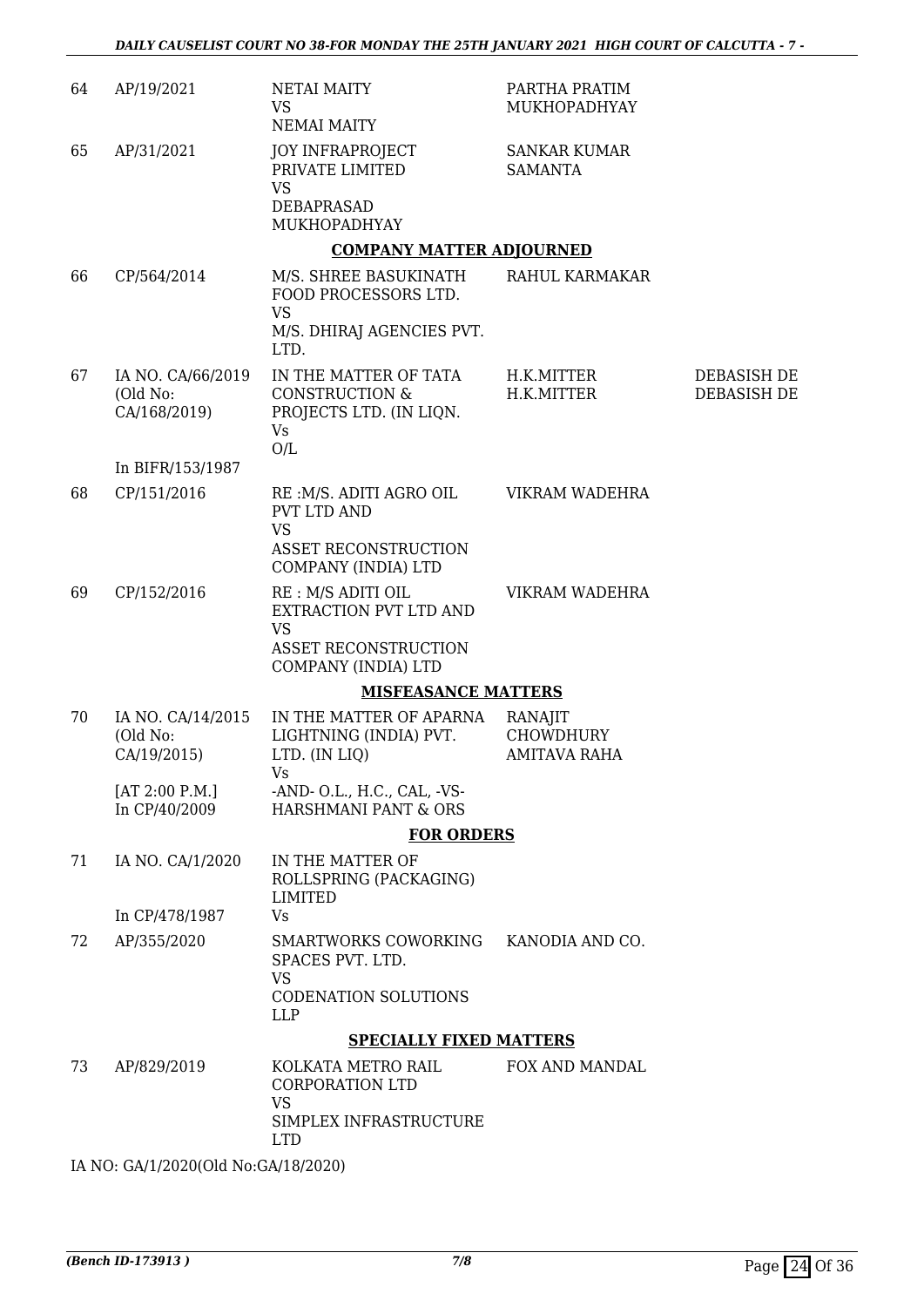FOX AND MANDAL

| wt74 AP/830/2019 | KOLKATA METRO RAIL<br>CORPORATION LTD |
|------------------|---------------------------------------|
|                  | VS<br>SIMPLEX INFRASTRUCTURE<br>LTD.  |
|                  |                                       |

IA NO: GA/1/2020(Old No:GA/19/2020)

### **CONTEMPT MATTERS**

| 75 | CC/22/2020                                    | <b>PAN SEEDS PVT LTD</b><br>VS<br>M/S KISHAN GREEN FIELD<br><b>AGRITECH AND ORS</b>   | <b>SOURAV JANA</b>                 |
|----|-----------------------------------------------|---------------------------------------------------------------------------------------|------------------------------------|
| 76 | CC/41/2020                                    | PRADEEP KUMAR SARAFF<br>VS.<br>NARAYAN PRASAD SARAFF                                  | TAPAN KUMAR<br><b>MUKHOPADHYAY</b> |
| 77 | CC/42/2020                                    | VIDHISHREE FASHION PVT<br><b>LTD</b><br>VS.<br>VINLINE ENGINEERING PVT<br>LTD AND ANR | <b>SWATI KEDIA</b>                 |
|    |                                               | <b>RECALLING APPLICATION</b>                                                          |                                    |
| 78 | IA NO. GA/3/2018<br>(Old No:<br>GA/3100/2018) | CHANDRAKANTA JAIN &<br>ORS.<br>Vs<br>MAGMA FINCORP LIMITED                            | SINHA & CO.<br><b>JAVED MAJID</b>  |
|    | In AP/1015/2016                               |                                                                                       |                                    |
| 79 | AP/120/2020                                   | HARMILA N. KOYA<br>VS<br>NARHARI PRASAD K. KOYA                                       | SINHA AND CO                       |

IA NO: GA/1/2020(Old No:GA/1211/2020), GA/2/2020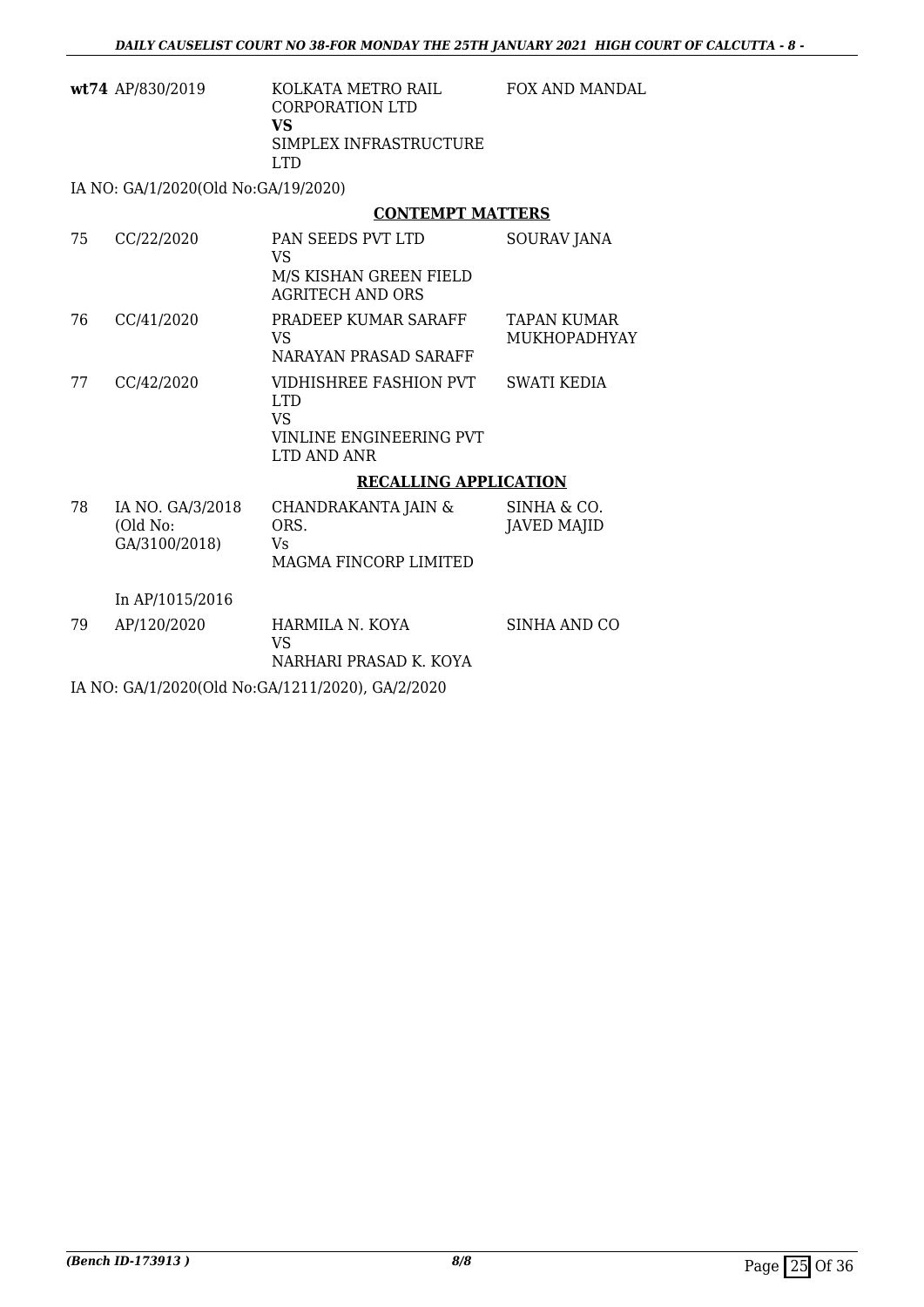

### **Original Side**

**DAILY CAUSELIST For Monday The 25th January 2021**

**COURT NO. 13 SINGLE BENCH (SB-IV) AT 2:00 PM HON'BLE JUSTICE RAJASEKHAR MANTHA (VIA VIDEO CONFERENCE)**

### **NOTE:MATTERS WILL BE TAKEN UP THROUGH PHYSICAL HEARING ONLY WHEN BOTH THE PARTIES ARE AGREED.**

**ON AND FROM MONDAY, THE 11TH JANUARY, 2021 MATTERS (MOTION AND HEARING ) UNDER ARTICLE 226 OF THE CONSTITUTION RELATING TO SERVICE UNDER GROUP - VI AND APPLICATIONS CONNECTED THERETO;**

**MATTERS(MOTION AND HEARING) UNDER ARTICLE 226 OF THE CONSTITUTION RELATING TO ALL SERVICE MATTERS RELATING TO PANCHAYATS AND CO-OPERATIVE SOCIETIES UNDER GROUP - V AND APPLICATIONS CONNECTED THERETO;**

**HEARING OF WRIT PETITIONS IRRESPECTIVE OF CLASSIFICATIONS AND APPLICATIONS CONNECTED THERETO.**

**NOTE: (1) ON TUESDAY AND FRIDAY ORIGINAL SIDE MATTERS WILL BE TAKEN UP FROM 2:00 P.M.**

**(2) ORIGINAL SIDE MENTIONING WILL BE ALLOWED UPON BEING LISTED AS "TO BE MENTIONED" OF EVERY TUESDAY & FRIDAY AT 2:00 P.M. ONLY IN THE VIRTUAL MODE AS PER NOTIFICATION NO. 4286-RG, DATED 27.11.2020 FOLLOWING THE PRESCRIBED PROCEDURE.**

**(3) ALL THE LISTED MATTERS WILL BE TAKEN UP SERIALLY, UNLESS OTHERWISE FIXED.**

**FOR WEDNESDAY, 27/01/2021 AT 2:00 P.M. ------------------------------------------------------------**

### **COURT APPLICATIONS UNDER ART.226**

1 WPO/427/2020 SHYAMAL ROY

DEBDUTTA BASU

VS THE STATE OF WEST BENGAL AND 4 OTHERS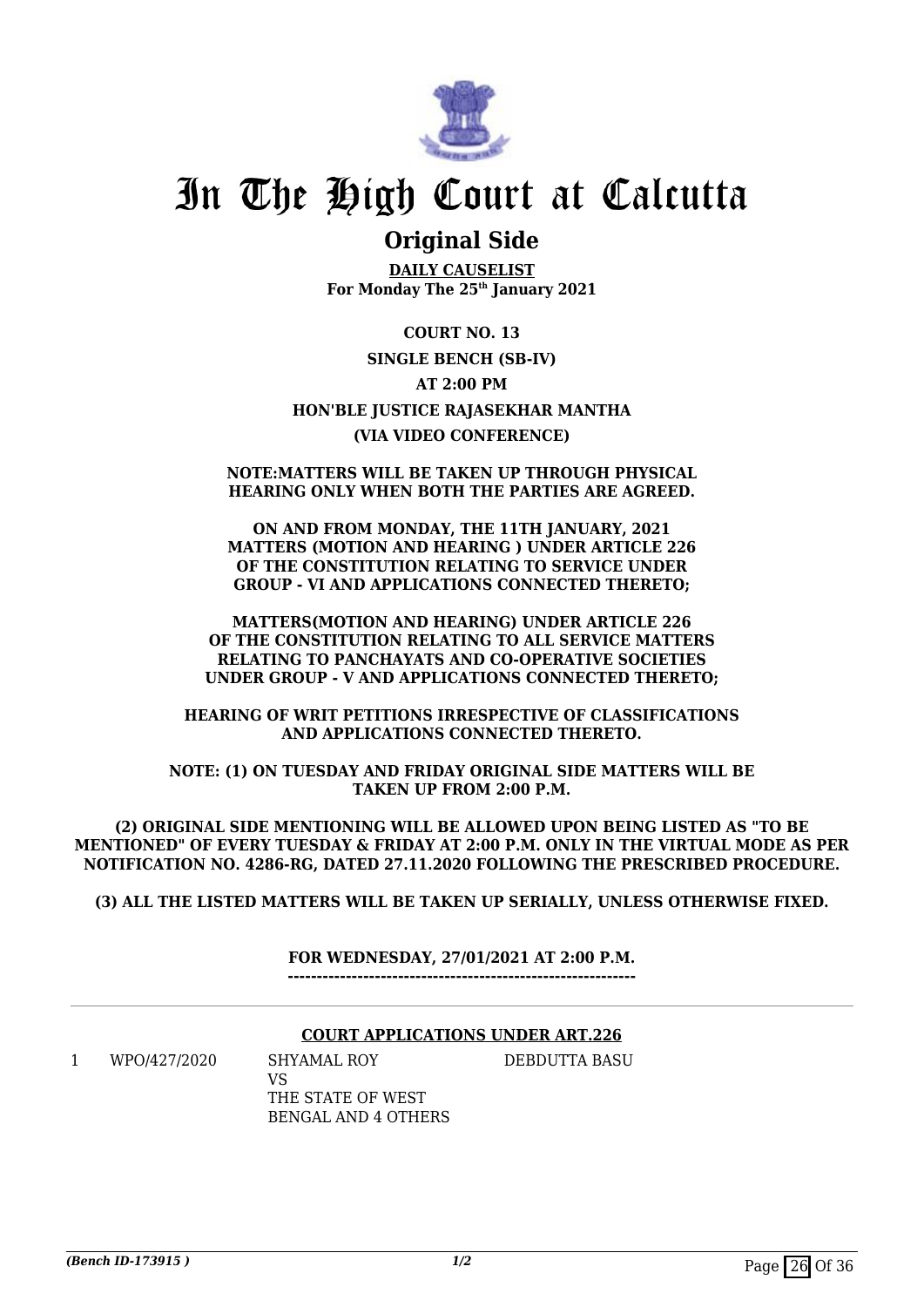| 2 | WPO/429/2020 | CHANDESHWAR SINGH<br>VS<br>THE STATE OF WEST<br><b>BENGAL AND 4 OTHERS</b> | <b>DEBDUTTA BASU</b>  |
|---|--------------|----------------------------------------------------------------------------|-----------------------|
| 3 | WPO/440/2020 | RAJIB GHOSH<br>VS<br>THE STATE OF WEST<br><b>BENGAL AND 4 OTHERS</b>       | <b>DEBDUTTA GHOSH</b> |
| 4 | WPO/441/2020 | ASHOKE NANDY<br>VS<br>THE STATE OF WEST<br><b>BENGAL AND 4 OTHERS</b>      | DEBDUTTA BASU         |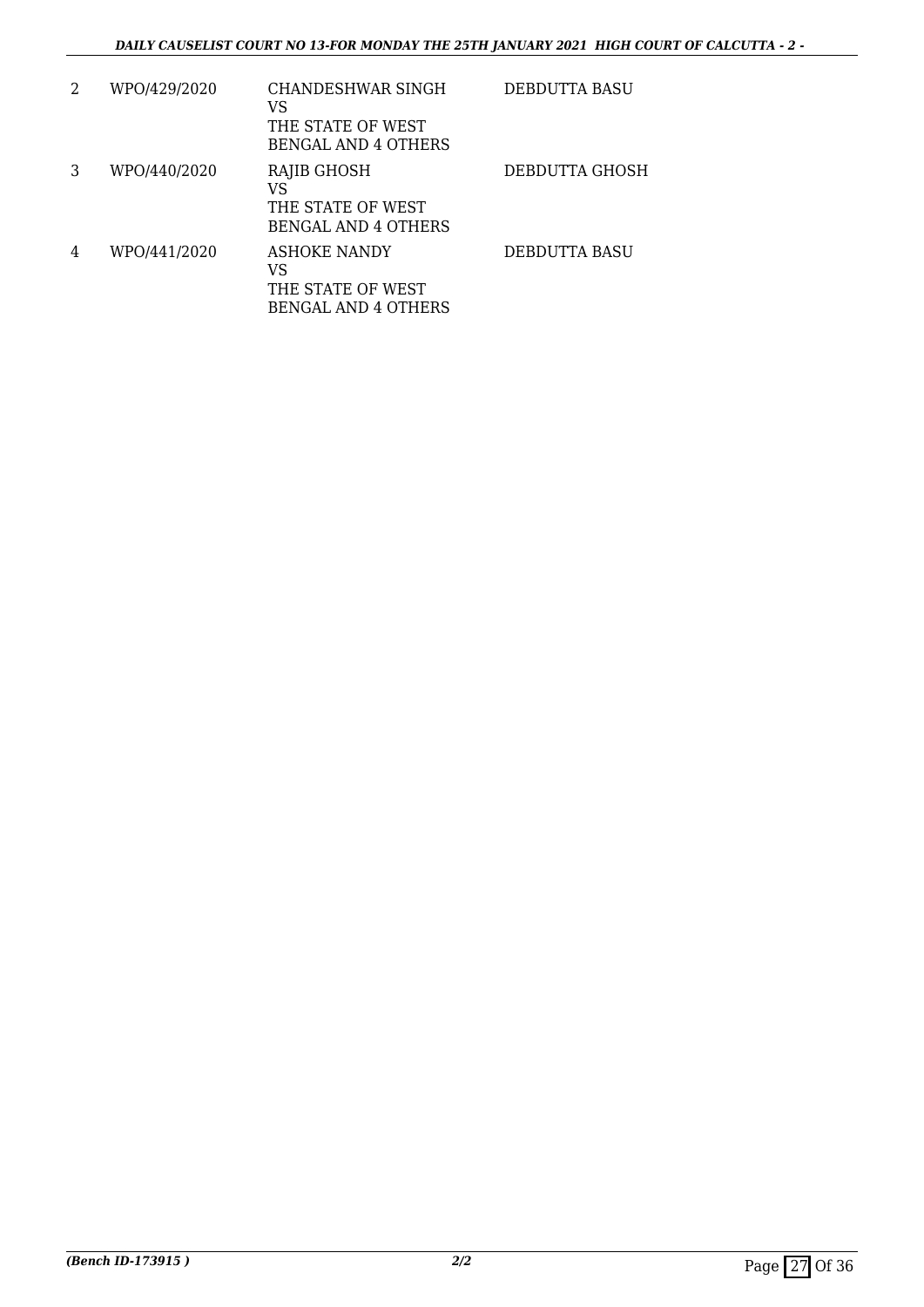

### **Original Side**

**DAILY CAUSELIST For Monday The 25th January 2021**

**COURT NO. 8 SINGLE BENCH (SB-V) AT 10:45 AM HON'BLE JUSTICE SABYASACHI BHATTACHARYYA (VIA VIDEO CONFERENCE)**

**NOTE:MATTERS WILL BE TAKEN UP THROUGH PHYSICAL HEARING ONLY WHEN BOTH THE PARTIES ARE AGREED;**

**NOTE: (I) ORIGINAL SIDE MATTERS WILL BE TAKEN UP FROM 10:45 A.M. UPTO RECESS ONLY ON TUESDAYS AND THURSDAYS;**

**(II) APPELLATE SIDE MATTERS WILL BE TAKEN UP FROM 2:00 P.M. ONWARD OR IMMEDIATELY AFTER COMPLETION OF ORIGINAL SIDE MATTERS, WHICHEVER IS EARLIER, ON TUESDAYS AND THURSDAYS;**

**(III) ON MONDAYS, WEDNESDAYS AND FRIDAYS, APPELLATE SIDE MATTERS WILL BE TAKEN UP THROUGHOUT THE DAY.**

**(IV) MENTIONING WILL BE ALLOWED ONLY AT THE FIRST SITTING OF COURT ON THE FIRST WORKING DAY OF EVERY WEEK.**

> **V) FROM MONDAY (18/01/2021) ---------------------------------------------**

**LEARNED ADVOCATES APPEARING IN MATTERS PERTAINING TO**

**-----------------------------------------------------------------------------------------------**

**DIN (COMPANIES ACT, 2013) ARE REQUESTED TO HAND OVER --------------------------------------------------------------------------------------------**

**THE DETAILS (NUMBER/ITEM NO. .... ETC.) TO THE COURT OFFICER**

**---------------------------------------------------------------------------------------------------**

**FOR BEING CLUBBED TOGETHER FOR HEARING. -----------------------------------------------------------------------**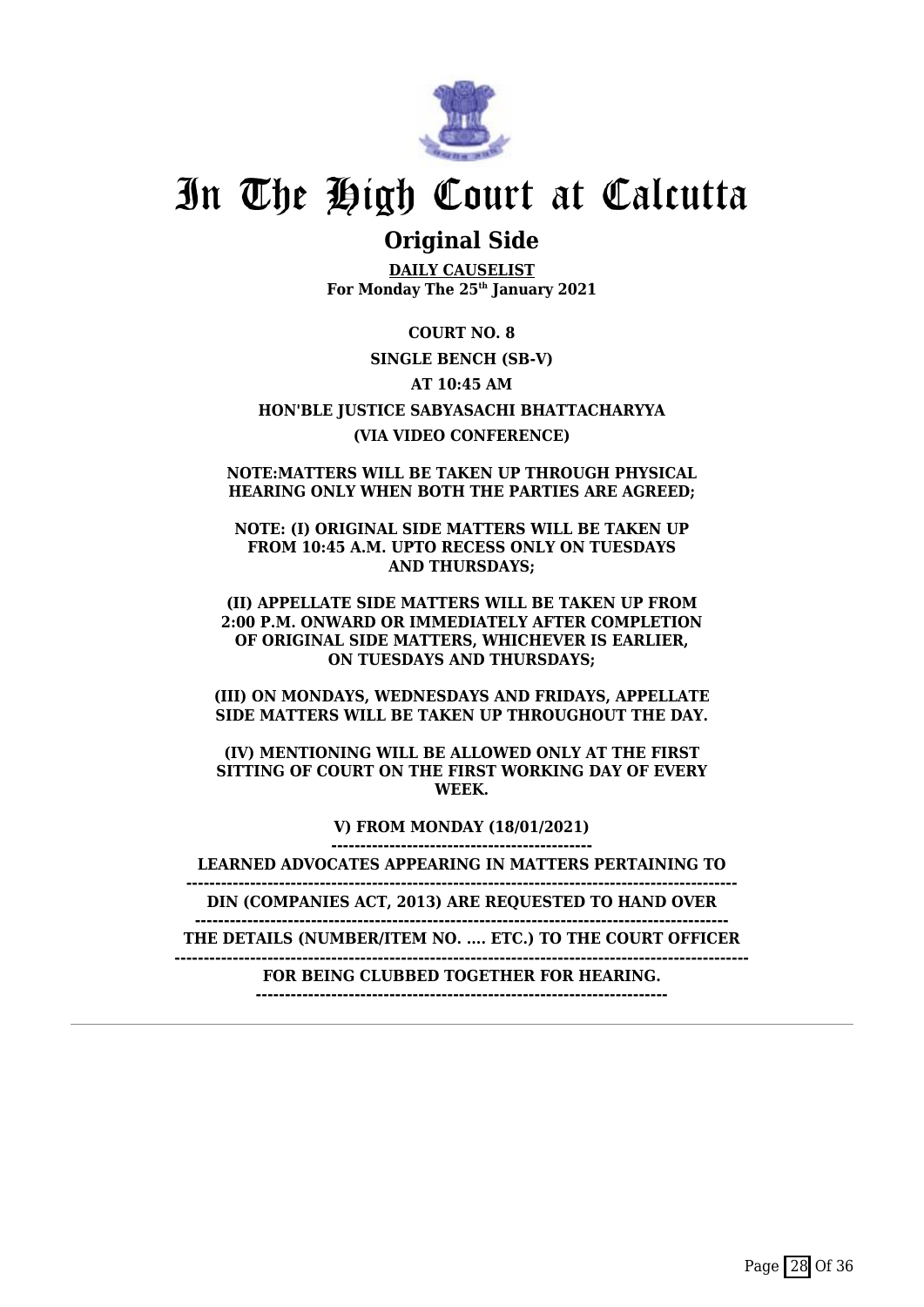

### **Original Side**

**DAILY CAUSELIST For Monday The 25th January 2021**

**COURT NO. 26 SINGLE BENCH (SB-VII) AT 3:00 PM HON'BLE JUSTICE SHEKHAR B. SARAF (VIA VIDEO CONFERENCE)**

### **NOTE:MATTERS WILL BE TAKEN UP THROUGH PHYSICAL HEARING ONLY WHEN BOTH THE PARTIES ARE AGREED.**

**ON MONDAY, 25TH JANUARY, 2021 - WILL TAKE, IN ADDITION TO HIS OWN LIST AND DETERMINATION, URGENT MATTERS RELATING TO THE LIST OF HON'BLE JUSTICE RAJARSHI BHARADWAJ.**

**NOTE : 1) EVERYDAY ORIGINAL SIDE MATTERS WILL BE TAKEN UP IMMEDIATELY AFTER THE COMPLETION OF THE APPELLATE SIDE MATTERS OR AT 3:00 P.M. WHICHEVER IS EARLIER.**

**2) ORIGINAL SIDE MENTIONING WILL BE ALLOWED IMMEDIATELY BEFORE THE ORIGINAL SIDE MATTERS ARE TAKEN UP.**

**3) MENTIONING FOR INCLUSION IN THE LIST SHALL BE ENTERTAINED ONLY UPON PROPER NOTICE.**

#### **COURT APPLICATIONS UNDER ART.226** 1 WPO/420/2019 SHIV KUMAR MISHRA ANJAN

| л. | $III \cup I = U / U U$ | <u>9111 - Konara Musica</u><br>VS<br>THE STATE OF WEST<br>BENGAL AND ORS     | $\mathbf{L}$<br><b>BHATTACHARYA</b> |                                              |
|----|------------------------|------------------------------------------------------------------------------|-------------------------------------|----------------------------------------------|
| 2  | WPO/428/2019           | MINAKSHI<br>BANDYOPADHYAY PANDE<br>VS<br>THE STATE OF WEST<br>BENGAL AND ORS | <b>ANJAN</b><br><b>BHATTACHARYA</b> | <b>SOUNAK</b><br>BHATTACHARYA<br>(FOR RES.9) |
| 3  | WPO/410/2020           | RITA SURESH TIWARI<br>VS<br>THE STATE OF WEST<br><b>BENGAL AND ORS</b>       | <b>ANJAN</b><br><b>BHATTACHARYA</b> |                                              |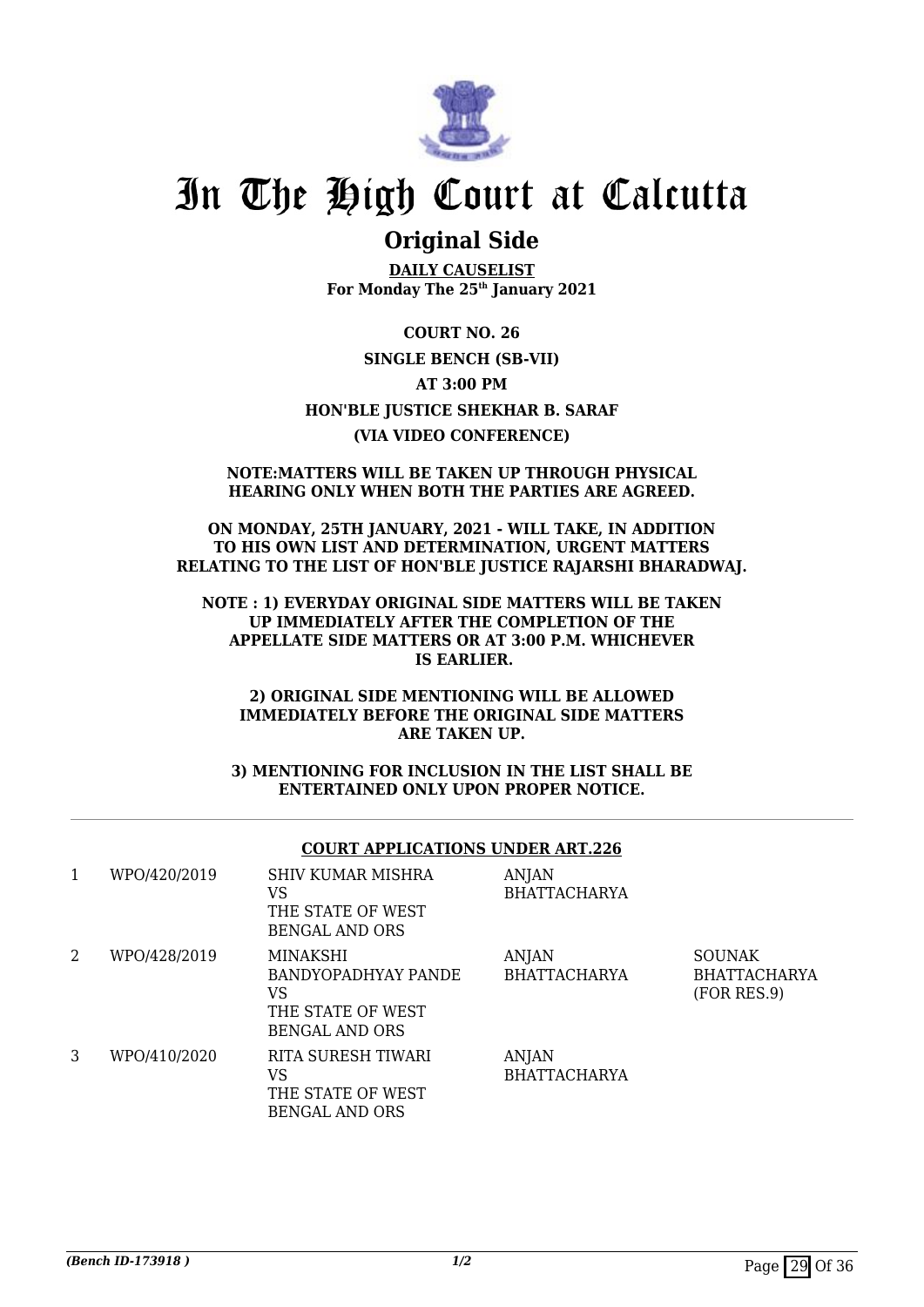4 WPO/412/2020 DEBI SAHA

VS THE STATE OF WEST BENGAL AND ORS

ANJAN BHATTACHARYA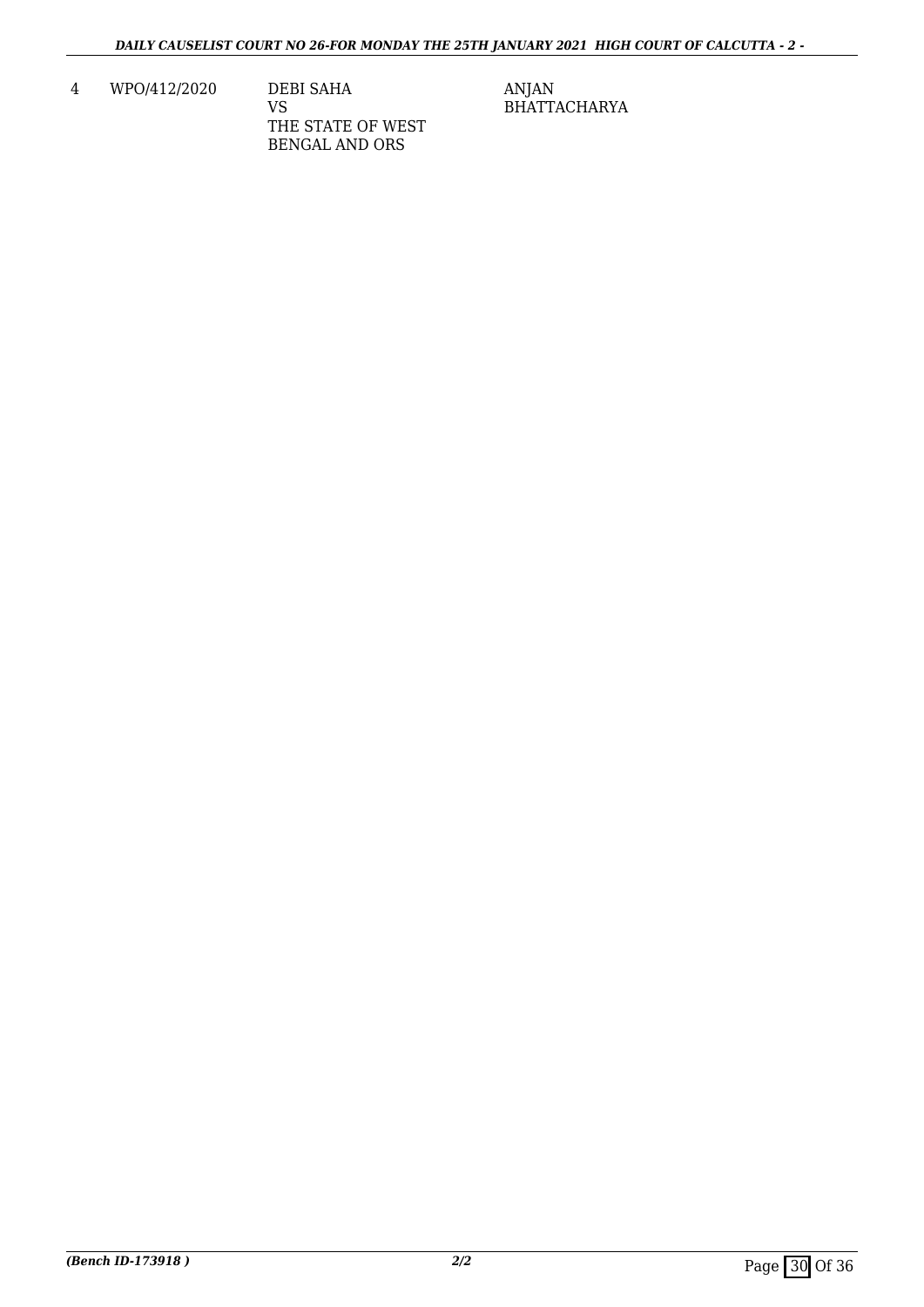

### **Original Side**

**DAILY CAUSELIST For Monday The 25th January 2021**

**COURT NO. 10 SINGLE BENCH (SB-X) AT 10:45 AM HON'BLE JUSTICE RAVI KRISHAN KAPUR (VIA VIDEO CONFERENCE)**

**NOTE:MATTERS WILL BE TAKEN UP THROUGH PHYSICAL HEARING ONLY WHEN BOTH THE PARTIES ARE AGREED.**

**NOTE: (I) ORIGINAL SIDE MENTIONING EVERY WEDNESDAY AND THURSDAY AT 10:45 A.M.**

**(II) ORIGINAL SIDE MATTERS WILL BE TAKEN UP EVERY WEDNESDAY AND THURSDAY AT 10:45 A.M. BEFORE APPELLATE SIDE MATTERS. AFTER COMPLETION OF ORIGINAL SIDE MATTERS, APPELLATE SIDE MATTERS WILL BE TAKEN UP**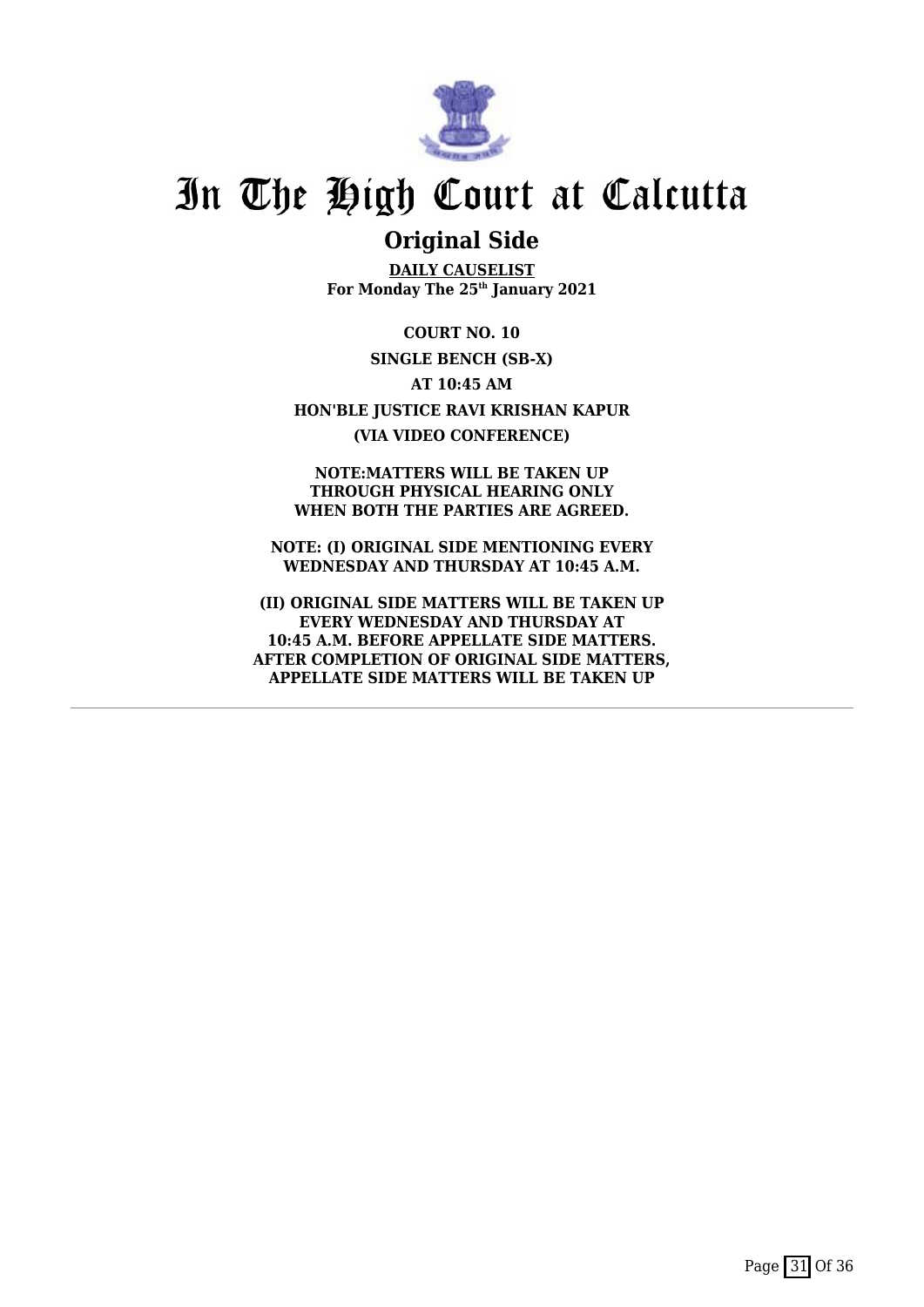

## **Original Side**

**DAILY CAUSELIST For Monday The 25th January 2021**

### **COURT NO. 23 SINGLE BENCH (SB-XI) AT 2:00 PM HON'BLE JUSTICE ARINDAM MUKHERJEE (VIA VIDEO CONFERENCE)**

### **NOTE:MATTERS WILL BE TAKEN UP THROUGH PHYSICAL HEARING ONLY WHEN BOTH THE PARTIES ARE AGREED.**

**NOTE: 1) ORIGINAL SIDE MATTERS SHALL BE TAKEN UP EVERYDAY AT 2:00 P.M.**

**2) ORDINARILY, SPECIALLY ASSIGNED MATTERS SHALL BE TAKEN UP ON FRIDAY AT 2:00 P.M.**

**3) AFTER COMPLETION OF ORIGINAL SIDE MATTERS, IF TIME PERMITS, APPELLATE SIDE MATTERS SHALL BE AGAIN TAKEN UP.**

### **COURT APPLICATIONS UNDER ART.226**

| 1 | WPO/216/2020 | M/S STP LIMITED<br>VS<br>UNION OF INDIA AND ORS                                                                                                     | A.K. CHOWDHARY<br>AND CO. |
|---|--------------|-----------------------------------------------------------------------------------------------------------------------------------------------------|---------------------------|
| 2 | WPO/222/2020 | M/S RAMA MINING TOOLS<br>VS<br>DEPUTY ASSISTANT<br>COMMISSIONER OF<br>CUSTOMS AND ANR                                                               | ADITYA DUTTA              |
| 3 | WPO/230/2020 | PANDROL RAHEE<br>TECHNOLOGIES PRIVATE<br><b>LIMITED</b><br><b>VS</b><br>COMMISSIONER OF CGST<br>AND CX, KOLKATA SOUTH<br>COMMISSIONERATE AND<br>ORS | ADITYA DUTTA              |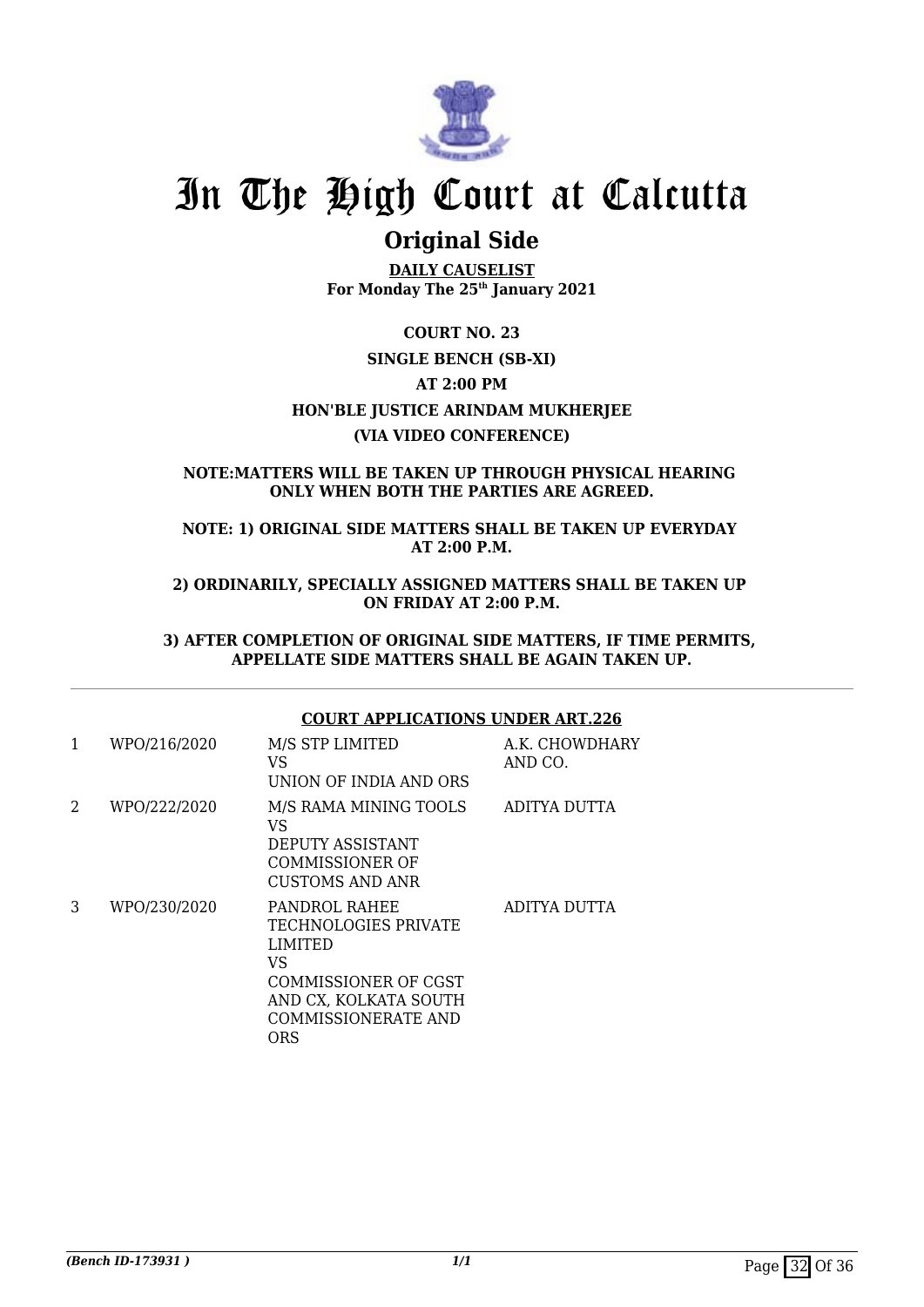

### **Original Side**

**DAILY CAUSELIST For Monday The 25th January 2021**

**COURT NO. 24 SINGLE BENCH (SB- XIII) AT 10:45 AM HON'BLE JUSTICE AMRITA SINHA (VIA VIDEO CONFERENCE)**

#### **NOTE:MATTERS WILL BE TAKEN UP THROUGH PHYSICAL HEARING ONLY WHEN BOTH THE PARTIES ARE AGREED.**

#### **NOTE: ORIGINAL SIDE MATTERS WILL BE TAKEN UP AT THE FIRST SITTING OF THE COURT.**

### **AFTER COMPLETION OF ORIGINAL SIDE MATTERS, APPELLATE SIDE MATTERS WILL BE TAKEN UP.**

**NO PHYSICAL MENTIONING IN COURT.**

#### **COURT APPLICATIONS UNDER ART.226** 1 WPO/136/2019 JAYASHREE TAGORE AND 2 **OTHERS** VS THE KOLKATA MUNICIPAL CORPORATION AND 6 **OTHERS** NILAY SENGUPTA IA NO: GA/1/2019(Old No:GA/1479/2019) 2 WPO/435/2019 IIBAN KUMAR SEN VS THE KOLKATA MUNICIPAL CORPORATION AND 3 **OTHERS** M/S. N.C. BOSE AND CO. 3 WPO/182/2020 MR. ARTAK SARGSYAN VS STATE OF WEST BENGAL AND ORS. CHIRANJIB SINHA 4 WPO/354/2020 MESSRS POPAT AND KOTECHA PROPERTY AND ANR VS THE KOLKATAMUNICIPAL CORPORATION DAS AND COMPANY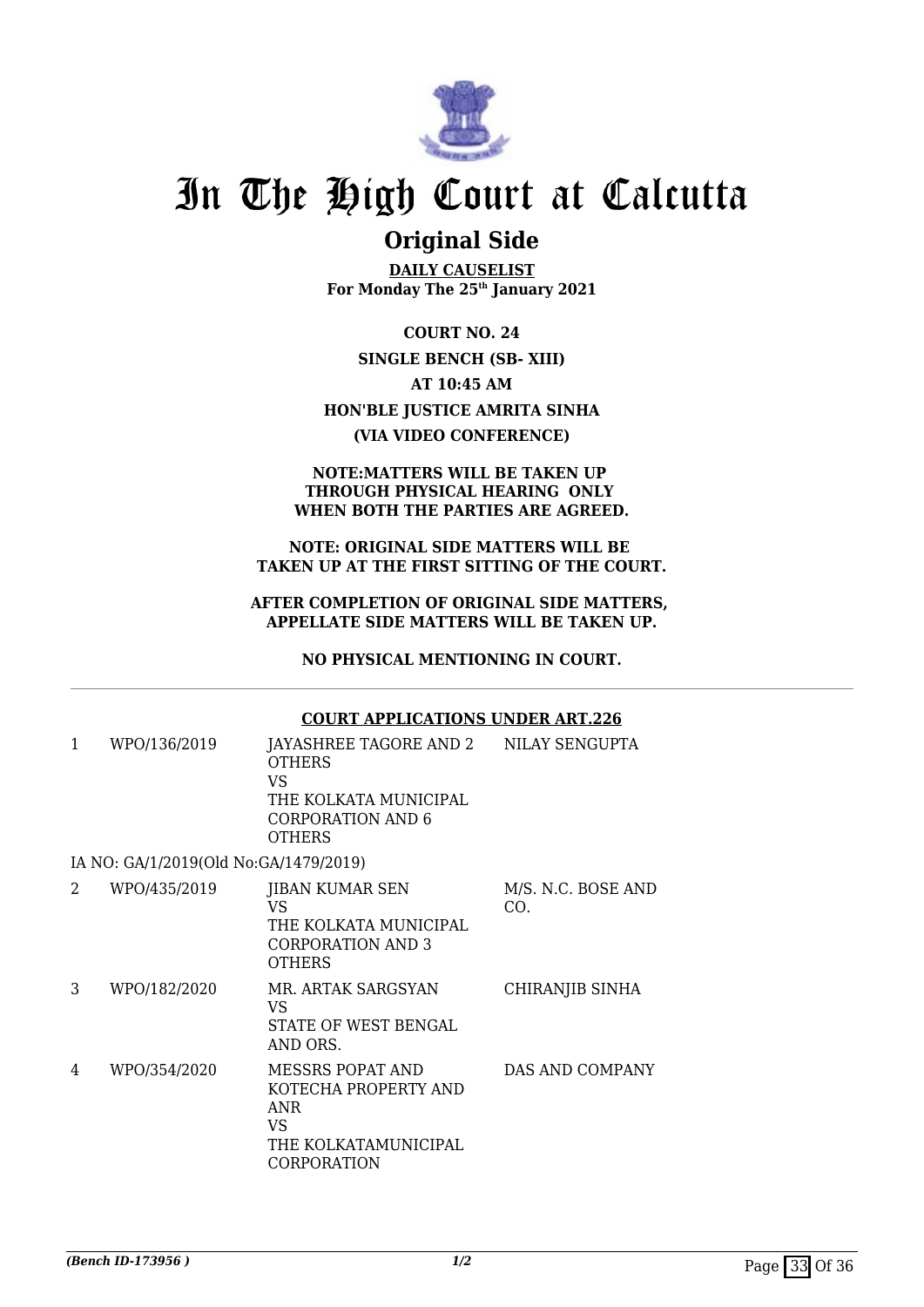5 WPO/455/2020 BIJOYA ROY AND 2 OTHERS VS THE KOLKATA MUNICIPAL CORPORATION AND 6 **OTHERS** PARASHAR BAIDYA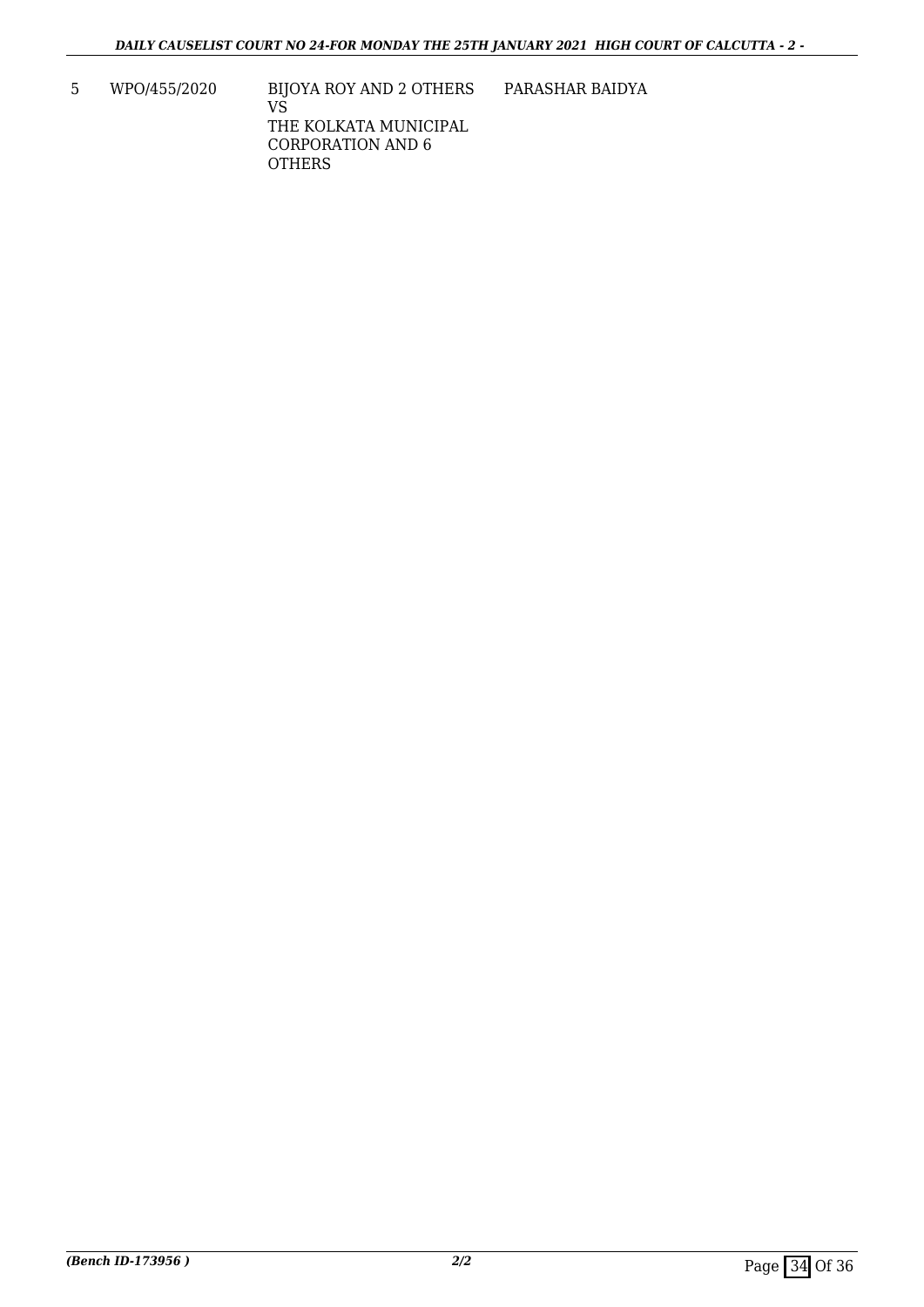

## **Original Side**

**DAILY CAUSELIST For Monday The 25th January 2021**

**COURT NO. 22 SINGLE BENCH (SB-XIV) AT 3:30 PM HON'BLE JUSTICE ABHIJIT GANGOPADHYAY (VIA VIDEO CONFERENCE)**

**NOTE:MATTERS WILL BE TAKEN UP THROUGH PHYSICAL HEARING ONLY WHEN BOTH THE PARTIES ARE AGREED.**

**NOTE: 1) ORIGINAL SIDE MATTERS WILL BE TAKEN UP EVERY TUESDAY AND THURSDAY AT 3:30 P.M.**

**2) MENTIONING ON THE ORIGINAL SIDE WILL BE ALLOWED EVERY TUESDAY AND THURSDAY AT 3:30 P.M**